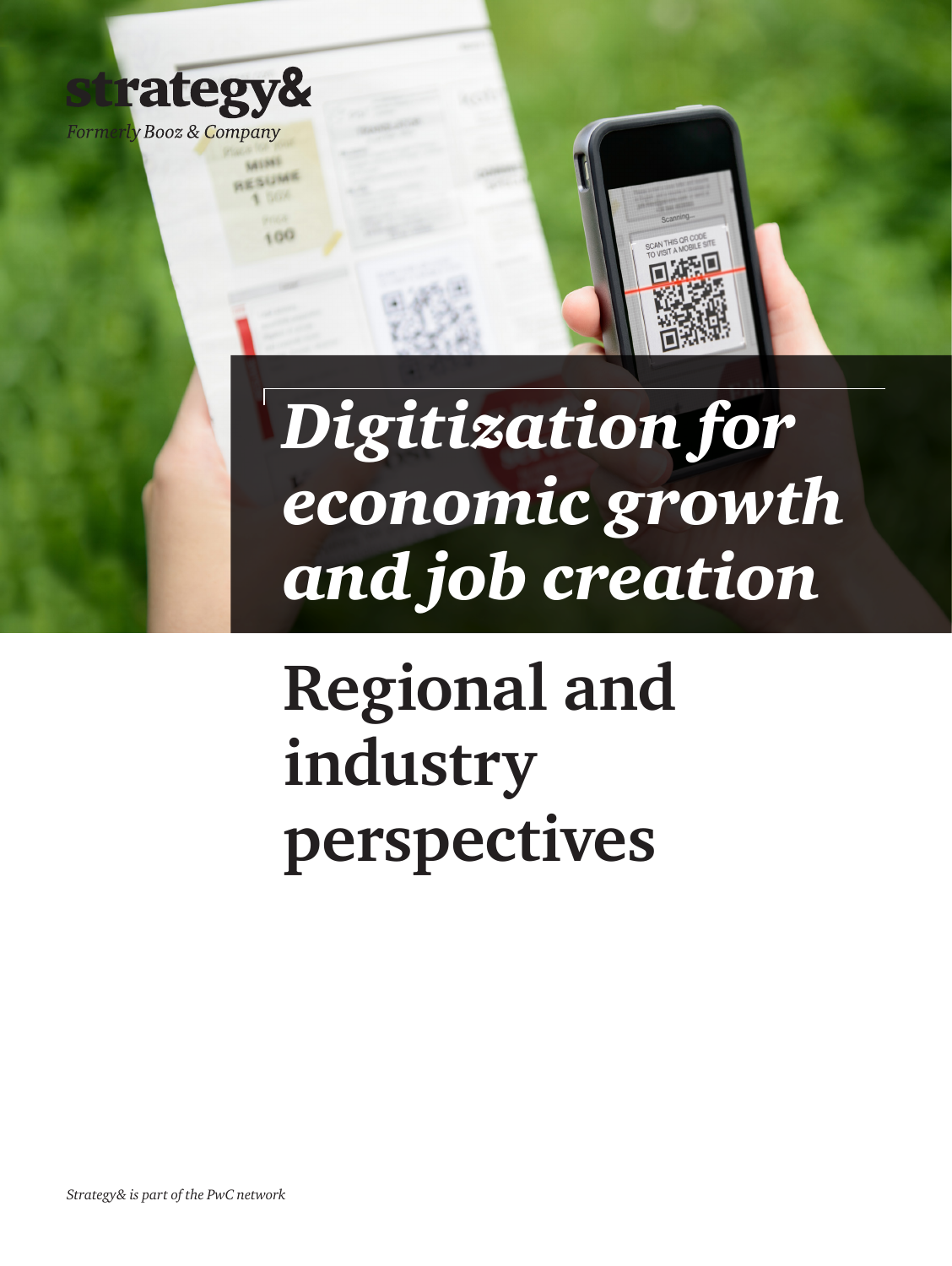### *Contacts*

### Beirut

**Bahjat El-Darwiche** *Partner*  +961-1-985-655 bahjat.eldarwiche @strategyand.pwc.com

### Dubai

**David Tusa**  *Partner*  +971-4-390-0260 david.tusa @strategyand.pwc.com

**Milind Singh**  *Principal* +971-4-390-0260 milind.singh @strategyand.pwc.com

### Düsseldorf

**Dr. Roman Friedrich** *Partner* +49-211-3890-165 roman.friedrich @strategyand.pwc.com

### Frankfurt/Dubai

**Olaf Acker**  *Partner* +971-50-617-2603 olaf.acker @strategyand.pwc.com

#### Houston

**Kenny Kurtzman**  *Senior Partner* +1-713-650-4100 kenny.kurtzman @strategyand.pwc.com

#### Jakarta

**Alessandro Gazzini**  *Partner* +62-21-2358-4400 alessandro.gazzini @strategyand.pwc.com

#### Madrid

**José Arias**  *Partner*  +34-91-411-5121 jose.arias @strategyand.pwc.com

**José Antonio Tortosa**  *Partner* +34-91-563-7693 joseantonio.tortosa @strategyand.pwc.com

#### Milan

**Luigi Pugliese**  *Partner*  +39-02-72-50-9303 luigi.pugliese @strategyand.pwc.com

#### **Moscow**

**Steffen Leistner**  *Partner*  +7-985-368-7888 steffen.leistner @strategyand.pwc.com

### Mumbai

**Ashish Sharma**  *International Director*  +91-98-9997-8128 sharma.ashish @strategyand.pwc.com

#### Munich

**Martin Reitenspiess**  *Partner* +49-89-54525-522 martin.reitenspiess @strategyand.pwc.com

#### New York

**Christopher A.H. Vollmer**  *Partner*  +1-212-697-1900 christopher.vollmer @strategyand.pwc.com

### Paris

**Pierre Péladeau**  *Partner*  +33-1-44-34-3074 pierre.peladeau @strategyand.pwc.com

### Riyadh

**Hilal Halaoui**  *Partner* +966-1-249-7781 hilal.halaoui @strategyand.pwc.com

### **Sydney**

**Jonathan Harrison**  *Partner*  +61-2-9321-1900 jonathan.harrison @strategyand.pwc.com

### Tokyo

**Toshiya Imai**  *Partner* +81-3-6757-8600 toshiya.imai @strategyand.pwc.com

#### Zurich

**Alex Koster**  *Partner* +41-43-268-2133 alex.koster @strategyand.pwc.com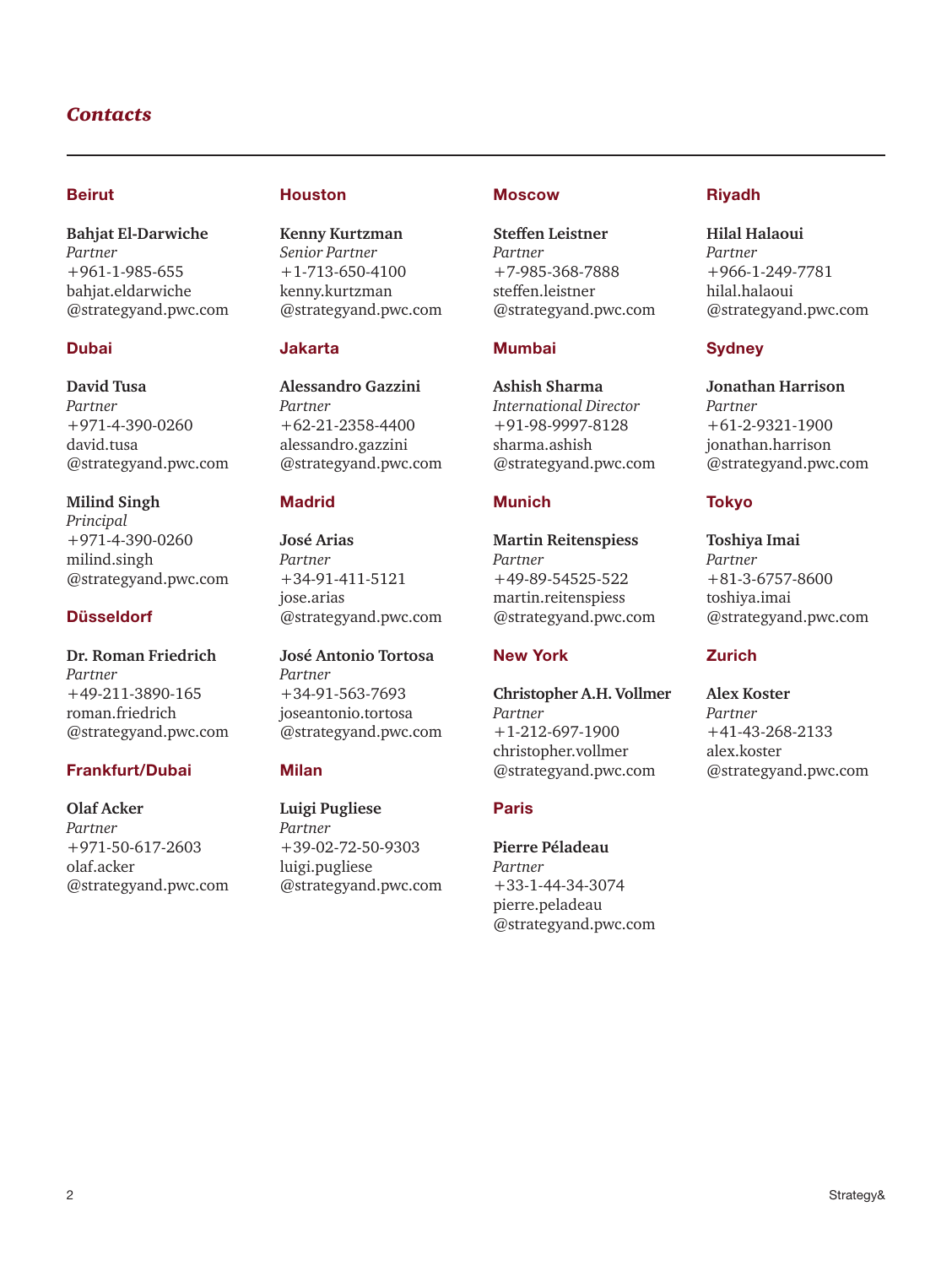## *About the authors*

**Bahjat El-Darwiche** is a partner with Strategy& in the Middle East. He specializes in communications, media, and technology and has led engagements in the areas of telecom-sector liberalization and growth strategy development, policymaking and regulatory management, privatization, business development and strategic investments, digitization, corporate and business planning, competitive readiness, and governance, as well as operating models and restructuring.

**Roman Friedrich** is a Strategy& partner based in Düsseldorf and Stockholm. He leads the firm's global communications, media, and technology practice, and specializes in the strategic transformation of fixed-line and mobile communications, technology-based transformation, and sales and marketing in the communications, media, and technology industries. He also focuses on the digital transformation of companies outside the ICT sector.

**Alex Koster** is a partner with Strategy& based in Zurich. He advises companies on digital transformations, covering digital strategy, marketing, and operating model transformation. He also advises technology, mobile, and Internet companies enabling a digitized world.

**Milind Singh** is a principal with Strategy& in the Middle East. He works with policymakers, regulators, and operators across emerging markets, helping them navigate change and maximize their returns from digitization.

Raul Katz, Pantelis Koutroumpis, Rawia Abdel Samad, Oussama Ahmad, and Sandeep Ganediwalla also contributed to this report.

Previously published in "The Global Information Technology Report 2013: Growth and Jobs in a Hyperconnected World," World Economic Forum, 2013.

This report was previously published by Booz & Company in 2013.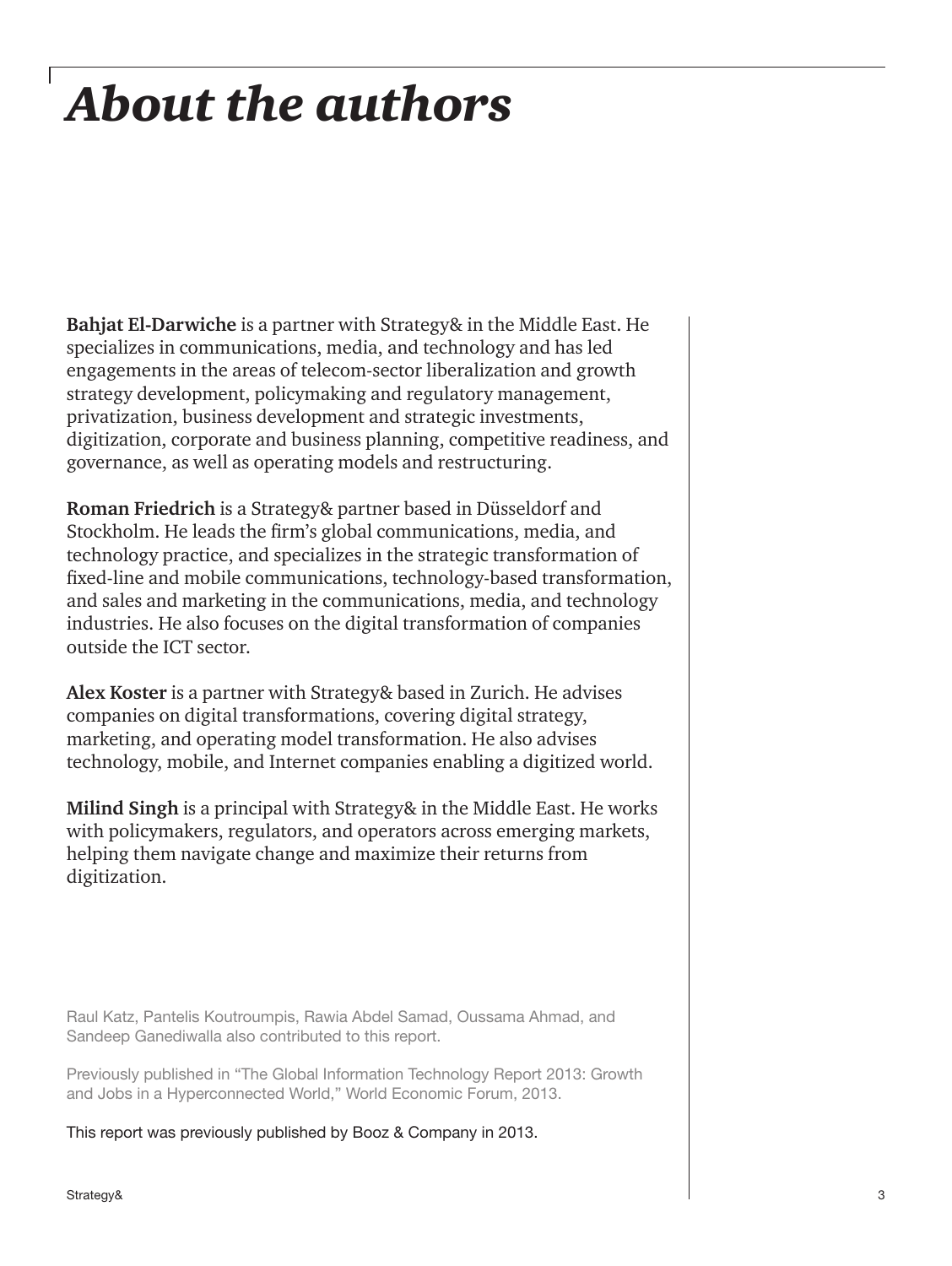## *Executive summary*

Ö.

**Digitization — the mass adoption of connected digital services** by consumers, enterprises, and governments — has emerged in recent years as a key economic driver that accelerates growth and facilitates job creation. In the current environment of a sluggish global economy, digitization can play an important role in assisting policymakers to spur economic growth and employment. Strategy&'s econometric analysis estimates that, despite the unfavorable global economic climate, digitization provided a US\$193 billion boost to world economic output and created 6 million jobs globally in 2011.<sup>1</sup>

However, the impact of digitization by country and by sector is uneven. Developed economies enjoy higher economic growth benefits by a factor of almost 25 percent, although they tend to lag behind emerging economies in job creation by a similar margin. The main reason for the differing effects of digitization is the economic structures of developed and emerging economies. Developed countries rely chiefly on domestic consumption, which makes nontradable sectors important. Across developed economies, digitization improves productivity and has a measurable effect on growth. However, the result can be job losses because lower-skill, lower-valueadded work is sent abroad to emerging markets, where labor is cheaper. By contrast, emerging markets are more export-oriented and driven by tradable sectors. They tend to gain more from digitization's effect on employment than from its influence on growth.

Policymakers can harness these varying effects of digitization through three main measures, which go beyond their current roles of setting policy and regulations. First, they should create digitization plans for targeted sectors in which they wish to maximize the impact of digitization. Second, they should encourage the development of the necessary capabilities and enablers to achieve these digitization plans. Finally, policymakers should work in concert with industry, consumers, and government agencies to establish an inclusive information and communication technologies (ICT) ecosystem that encourages greater uptake and usage of digital services.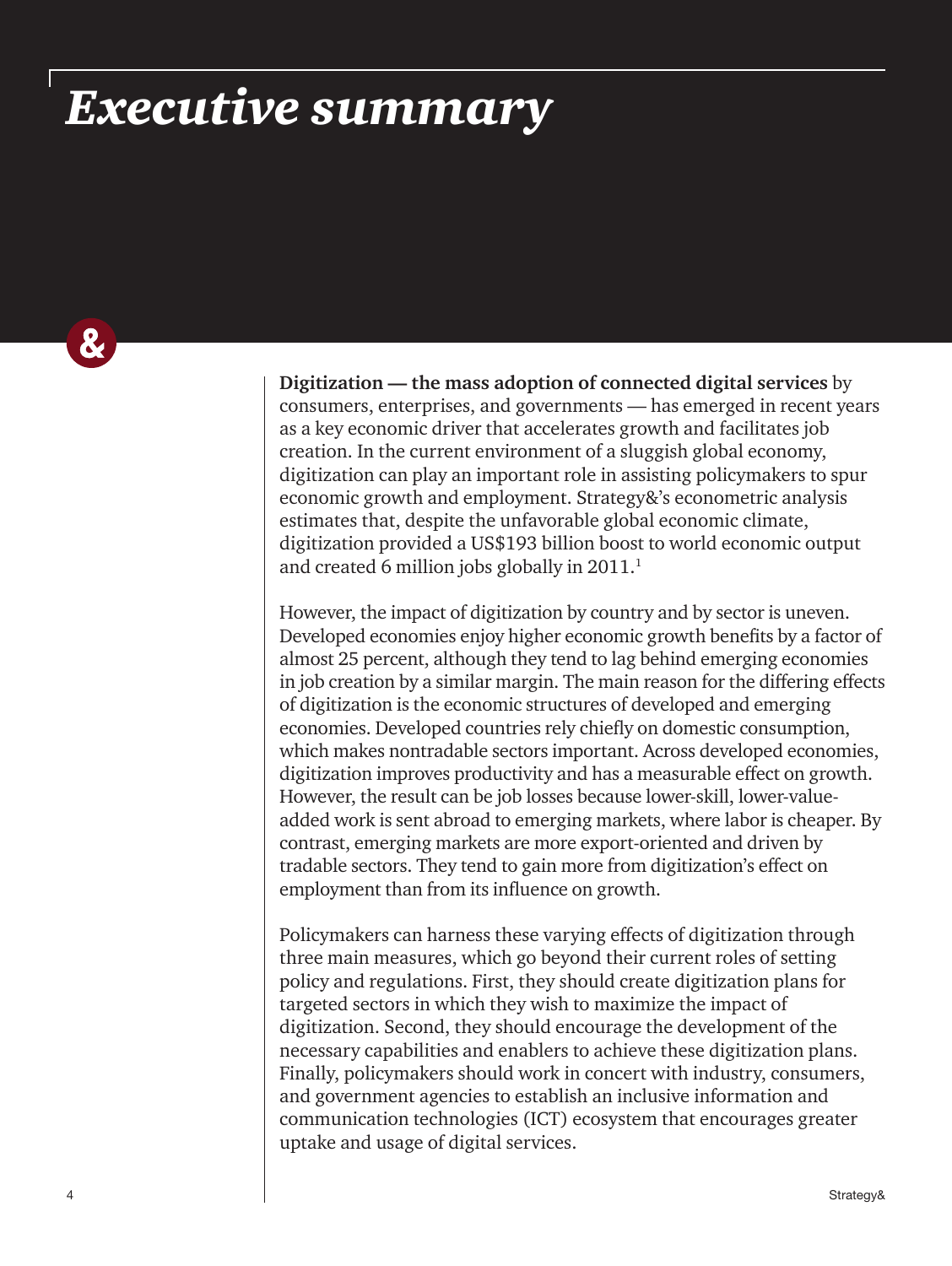## *Key highlights*

- Digitization accelerates economic growth and facilitates job creation: It provided a \$193 billion boost to world economic output and created 6 million jobs in 2011.
- Digitization's impact is not uniform across economies in different stages of development. It has a greater impact on economic growth in developed economies than in developing ones, larger by a factor of one-quarter. However, developed countries experience less employment growth compared with the developing countries.
- Although digitization positively affects productivity across sectors, its impact on employment is uneven. Tradable sectors tend to gain more from digitization's effect on employment whereas nontradable sectors, typically large in developed economies, might lose jobs due to digitization.
- Based on Strategy&'s analysis of six developed economies, we believe digitization has improved the productivity and output of all sectors while resulting in job losses in manufacturing and financial services and gains in retail and hospitality.
- Policymakers need to develop digitization plans across sectors that take into consideration the varying impact by level of economic development and sector.
- Policymakers must ensure the capabilities and enablers for sectoral digitization are in place, and need to collaborate with industry, consumers, and government to foster an ecosystem in which the uptake and usage of digital applications grow.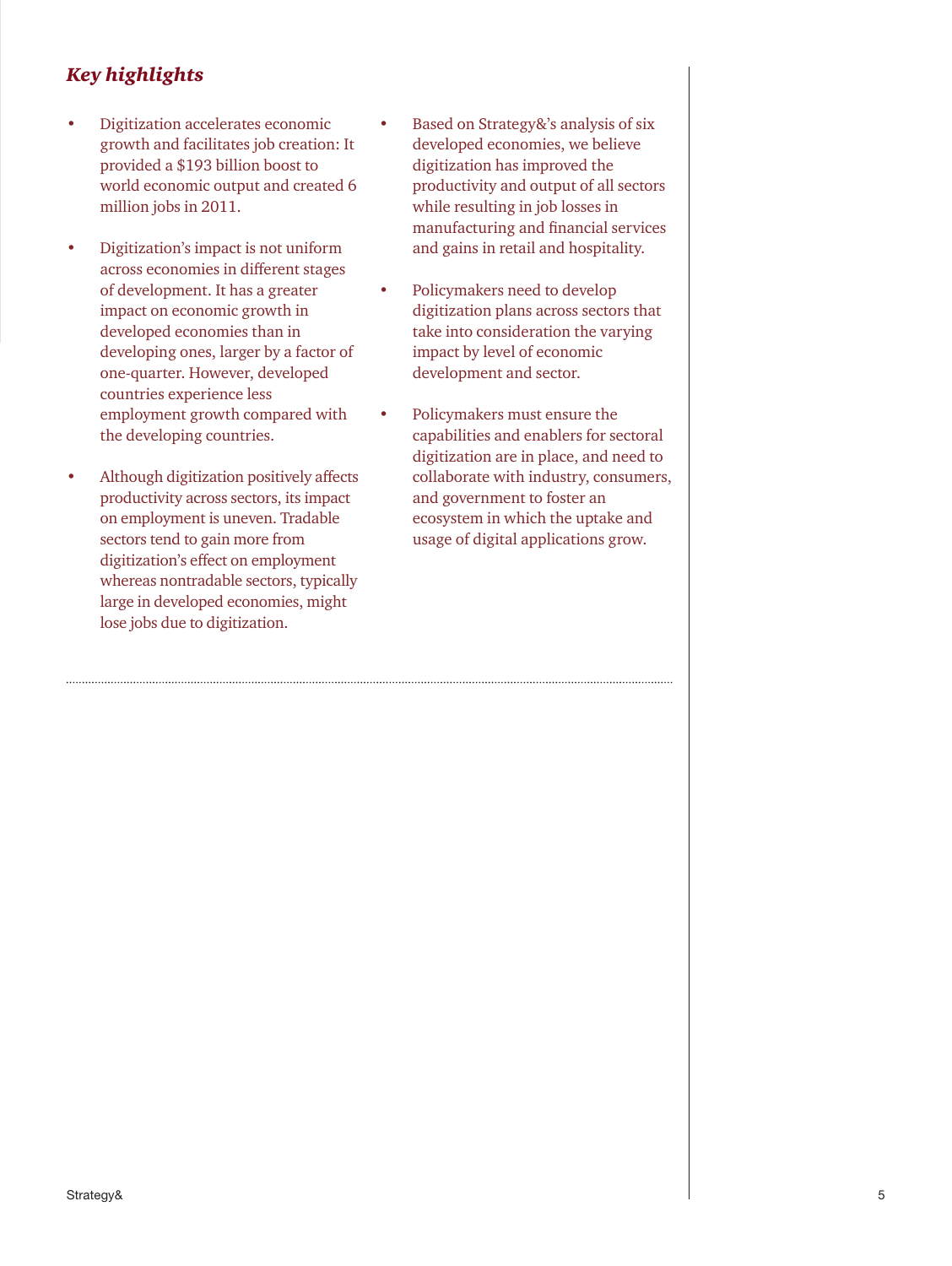## *Digitization's economic impact*

Throughout the world, ICTs continue to proliferate at breakneck speed, but their effects are uneven across countries and sectors. In late 2011, the number of mobile telephones in the U.S. exceeded the country's population. By early 2012, the number of mobile lines worldwide was more than 6 billion — nearly as many as the global population of around 7 billion. Internet penetration is not as deep, but with global Internet access growing more than fivefold in recent years, and with increases of more than 20-fold during the past decade in regions such as the Middle East and Africa, a similar ubiquity may not be far off.

Access to ICT services is no longer the primary issue facing policymakers. Instead, the critical question is how to maximize the adoption, utilization, and impact of these services. Digitization has emerged as a key driver and enabler of socioeconomic benefits.

In 2012, we set out to quantify the impact of digitization by creating an index that scores digitization by country (see "Measuring digitization"). This analysis allows us to go beyond anecdotal evidence of the effect of digitization to measure its level and the actual impact it has on economic and social factors. The research highlights the notion that countries that have increased their digitization level have realized gains in their economies, their societies, and the functioning of their public sectors. Indeed, the more advanced a country becomes in terms of digitization, the greater the benefits — increased digitization yields improving returns. These effects are not evenly distributed by the level of economic development or by the sector.

The ability of digitization to boost output and employment has measurable global effects. Digitization has provided an additional \$193 billion to the world economy and 6 million jobs worldwide in 2011.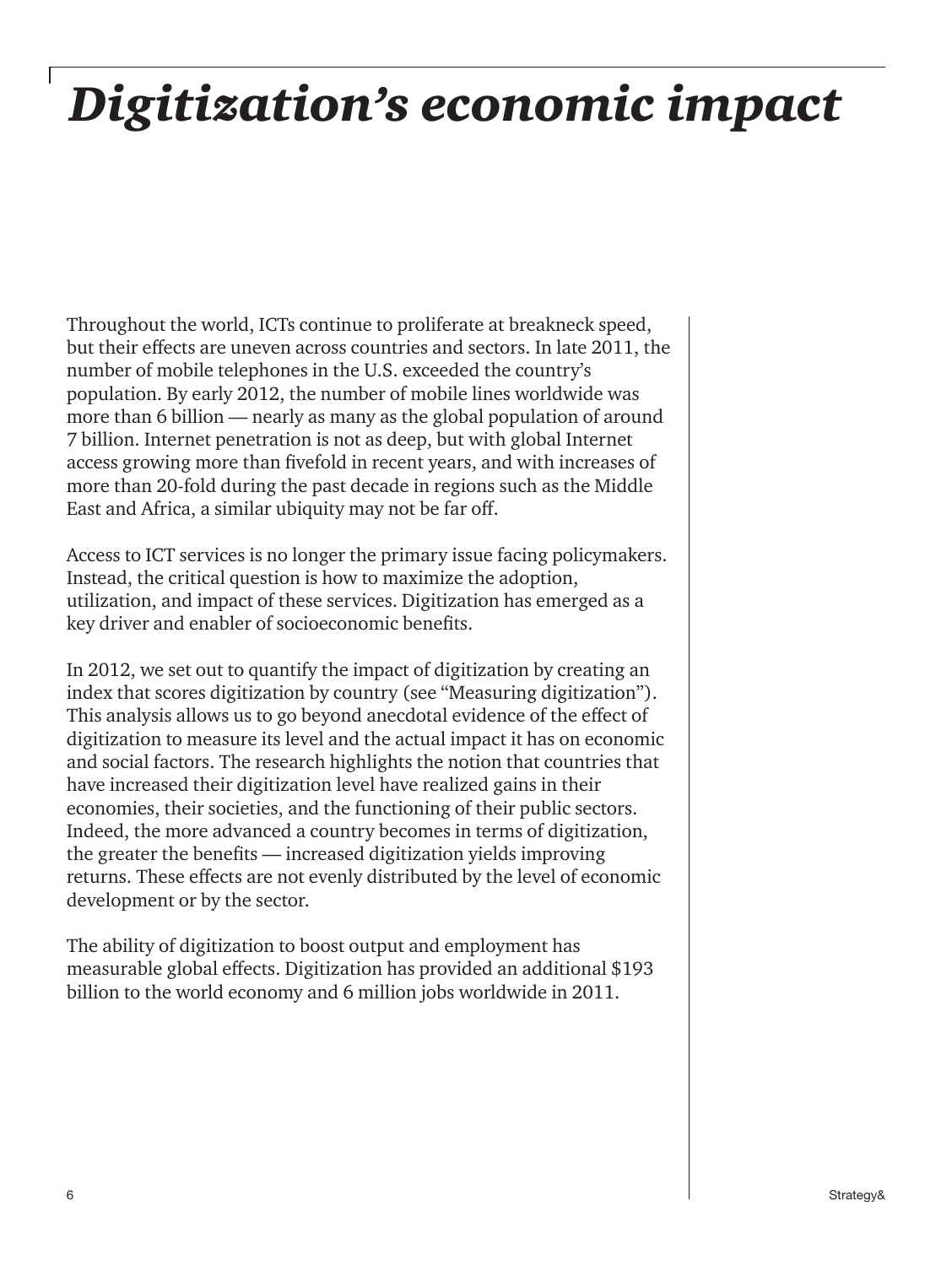The most advanced economies (North America and Western Europe) accounted for approximately 29 percent of the output gain, but just 6 percent of the employment impact. Emerging economies accounted for 71 percent of the gain in gross domestic product (GDP) and 94 percent of the global employment impact (*see Exhibit 1*).

## *Exhibit 1* **Digitization's impact on GDP and jobs, 2011 regional impact**

| <b>Region</b>                      | <b>GDP impact (US\$ billions)</b> | <b>Number of jobs created</b> |
|------------------------------------|-----------------------------------|-------------------------------|
| Africa                             | 8.3                               | 618.699                       |
| Commonwealth of Independent States | 11.8                              | 340,820                       |
| <b>Fast Asia and the Pacific</b>   | 55.8                              | 2.370.241                     |
| Eastern Europe                     | 7.0                               | 159.015                       |
| Latin America and the Caribbean    | 27.0                              | 636.737                       |
| Middle East and North Africa       | 16.5                              | 377.772                       |
| North America                      | 25.3                              | 167.650                       |
| South Asia                         | 9.4                               | 1.117.753                     |
| <b>Western Europe</b>              | 31.5                              | 213,578                       |
| Total                              | 192.6                             | 6.002.266                     |

Source: Strategy&

## *Impact on GDP per capita*

Our analysis reveals that an increase of 10 percent in a country's digitization score fuels 0.75 percent growth in its GDP per capita. As an economic accelerant, digitization therefore is 4.7 times more powerful than the 0.16 percent average impact of broadband deployment on per capita GDP, according to several previous studies.<sup>2</sup> Additionally, the economic effect of digitization accelerates as countries move to more advanced stages of digitization. Digitally constrained economies receive the least benefit, largely because they have yet to establish an ICT ecosystem that can capitalize on the benefits of digitization.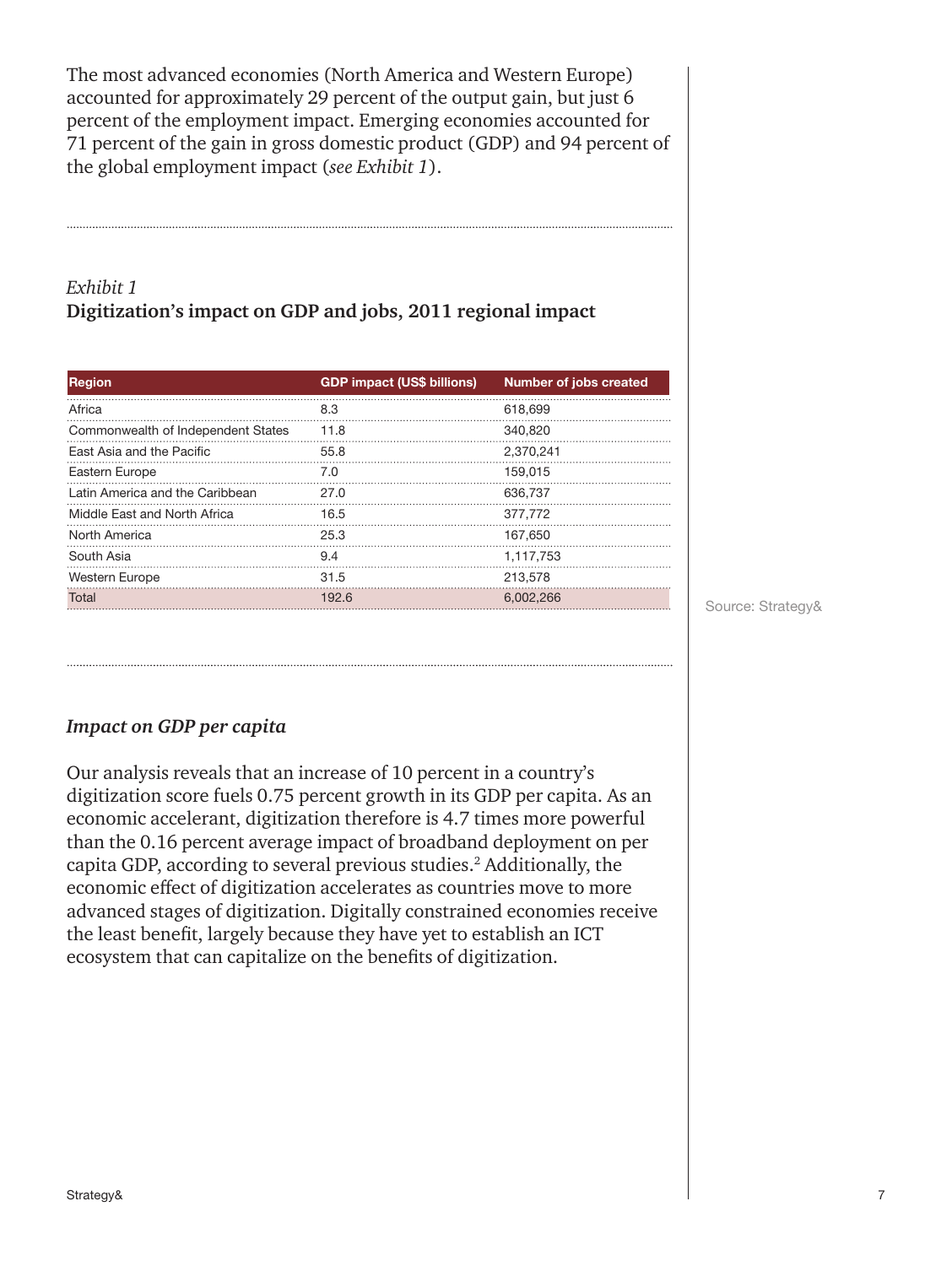In 2011, East Asia, Western Europe, and Latin America received the greatest total GDP per capita impact from digitization, surpassing North America. The impact of digitization improvements in East Asia and Latin America was higher than that in North America and Western Europe, even though these regions have lower GDP impact coefficients. This is because the economies in East Asia and Latin America are still at the transitional stage and were able to achieve the biggest digitization leaps. Eastern Europe and Africa benefited the least from their digitization gains in terms of their impact on GDP.

### *Impact on unemployment*

Digitization creates jobs, with a 10 point increase in the digitization score leading to a 1.02 percent drop in the unemployment rate. This is 4.6 times greater than the effect that the widespread adoption of broadband has on reducing unemployment; broadband cuts the unemployment rate by just 0.22 percent.<sup>3</sup>

In 2011, digitization had the greatest employment effect in constrained and emerging digitized economies. East Asia, South Asia, and Latin America received the most employment growth of all regions, with more than 4 million jobs created as a result of these regions' digitization improvements. Conversely, digitization provided little employment growth in North America and Western Europe. These advanced-stage economies probably realize fewer employment benefits because, as their digitization increases, their productivity improves; some jobs get replaced by technology; and lower-value-added, labor-intensive tasks go overseas to emerging markets where labor is cheaper.

By contrast, digitization has more significant employment effects in emerging markets for three main reasons. First, the digitization gain in some emerging regions is higher than it is in the advanced economies. Second, some of these regions have very large populations (e.g., China and India), which means that a marginal improvement in the unemployment rate leads to a large number of jobs. Finally, offshoring grows in tandem with digitization. As companies in digitally advanced countries improve their productivity thanks to digitization, they transfer jobs to digitally emerging countries.

*Digitization creates jobs, with a 10 point increase in the digitization score leading to a 1.02 percent drop in the unemployment rate.*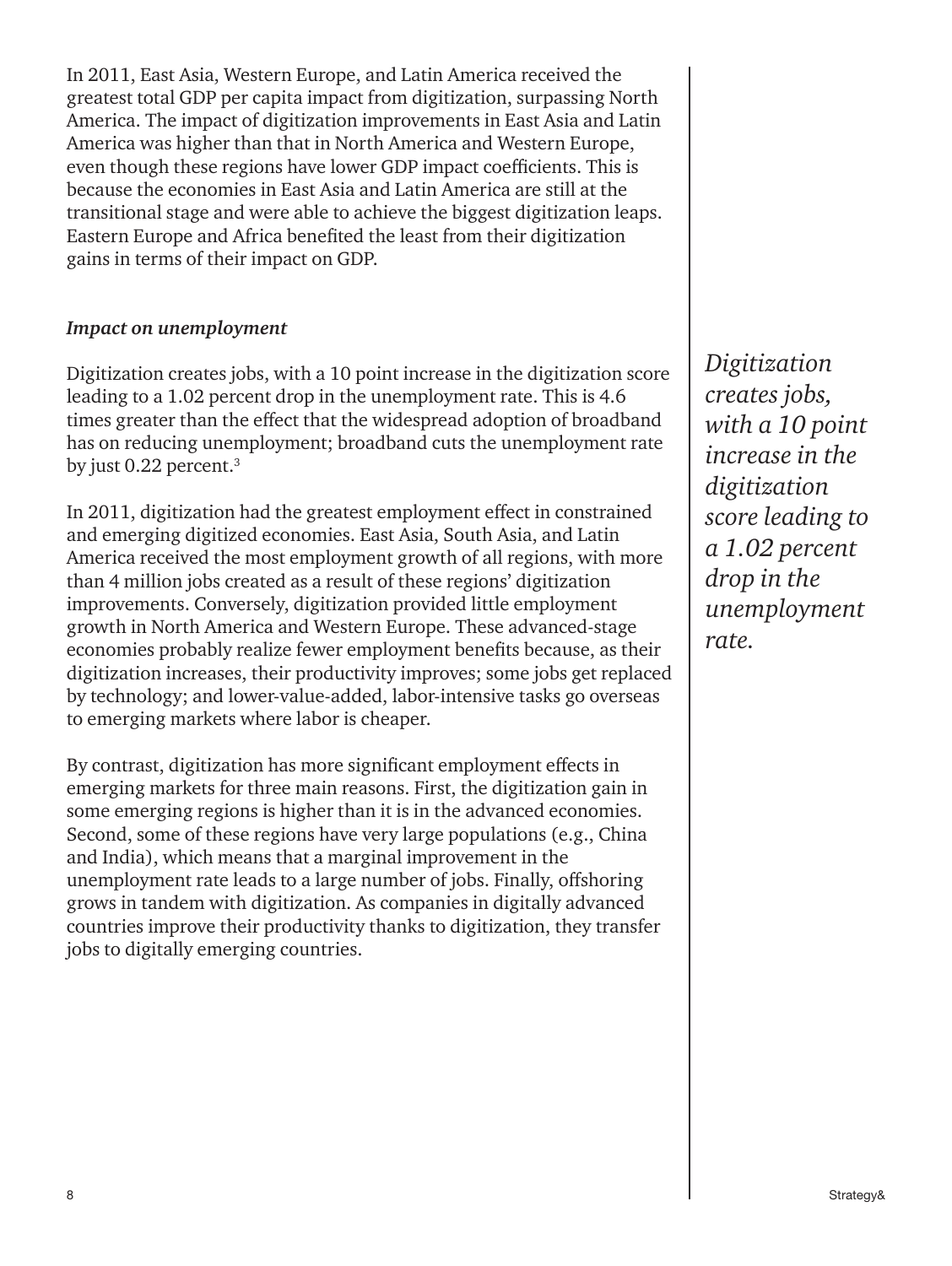## *Measuring digitization*

Strategy&'s Digitization Index is a composite score that calculates the level of a country's digitization using 23 indicators to measure the following six key attributes:

- Ubiquity: The extent to which consumers and enterprises have universal access to digital services and applications.
- Affordability: The extent to which digital services are priced in a range that makes them available to as many people as possible.
- Reliability: The quality of available digital services.
- Speed: The extent to which digital services can be accessed in real time.
- Usability: The ease of use of digital

services and the ability of local ecosystems to boost the adoption of these services.

• Skill: The ability of users to incorporate digital services into their lives and businesses.

The Digitization Index measures a country's level of digitization on a scale of 0 to 100, with 100 signifying the most advanced, to identify its distinct stage of digital development: constrained, emerging, transitional, or advanced.

(For more information, see "Maximizing the impact of digitization" at http://www. strategyand.pwc.com/media/uploads/ Strategyand\_Maximizing-the-Impact-of-Digitization.pdf).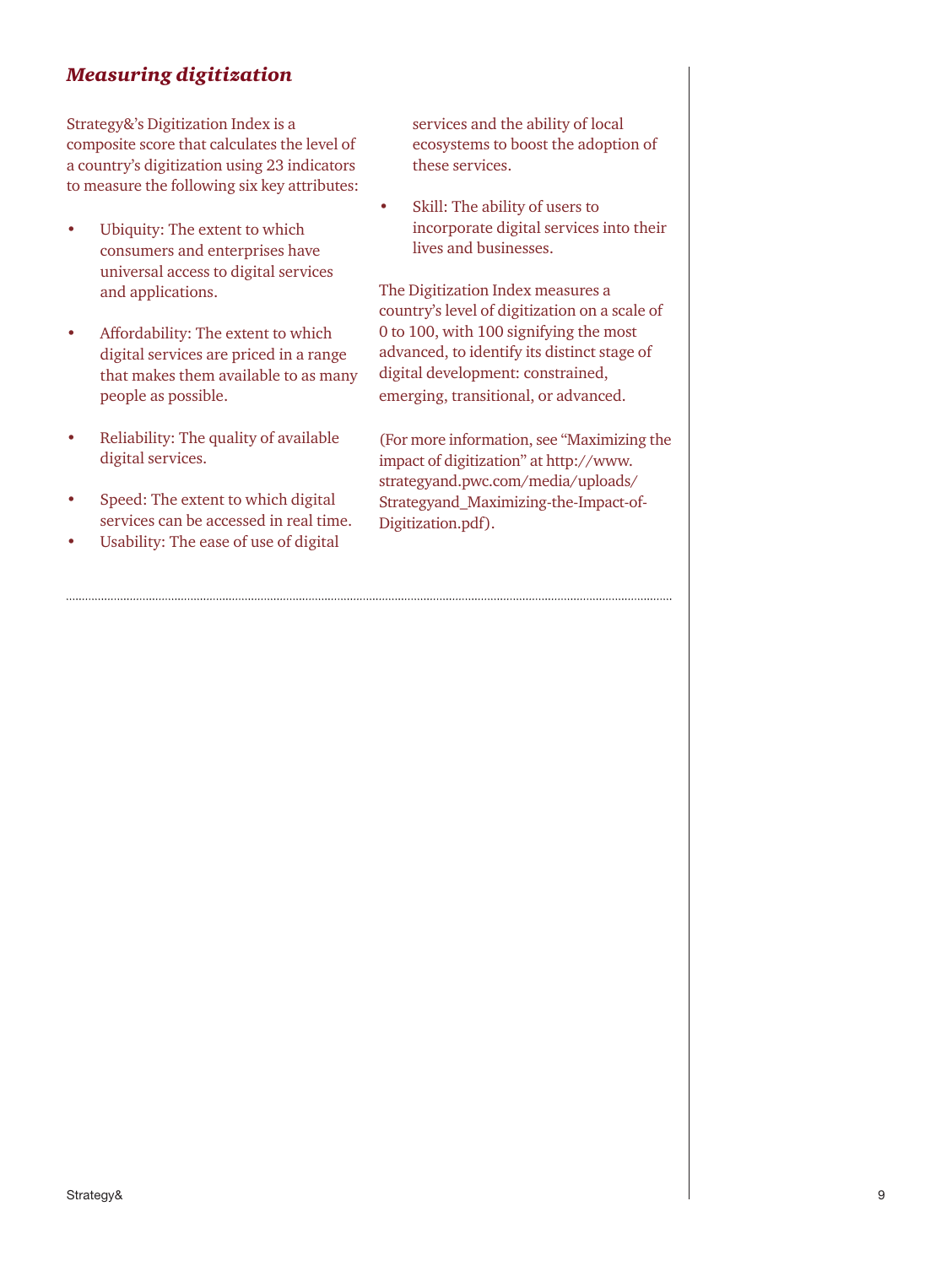## *Digitization's sectoral impact*

To understand the marked differences in impact that digitization has in terms of productivity and job creation across emerging and developed economies, we first need to understand how digitization affects the functioning of any enterprise. A typical company's functions can be broken down into four areas: business, go-to-market, production, and operations. Digitization has a profound and accelerating impact across these strategies.

- *Business:* Digitization is fundamentally reshaping business models. It is lowering barriers to entry and expanding market reach for enterprises. For example, it is possible for Skype to provide telephony to more than 500 million users globally using voice over Internet protocol (VoIP) technology, fundamentally disrupting business models for operators worldwide and forcing many to launch their own VoIP business models in response.
- *Go-to-market:* Digitization is changing how companies build brands and products, communicate, and provide services to their customers. Companies are increasingly relying on social media to build brands. More and more, subscribers are forming their purchase opinions online, even for items that they then buy offline. Close to 40 percent of those online actually use the Web to research items that they buy in physical outlets. Digitization is also enabling companies to create products tailored to customers' tastes. For example, BMW offers a build-your-own-BMW online service, which allows for more than a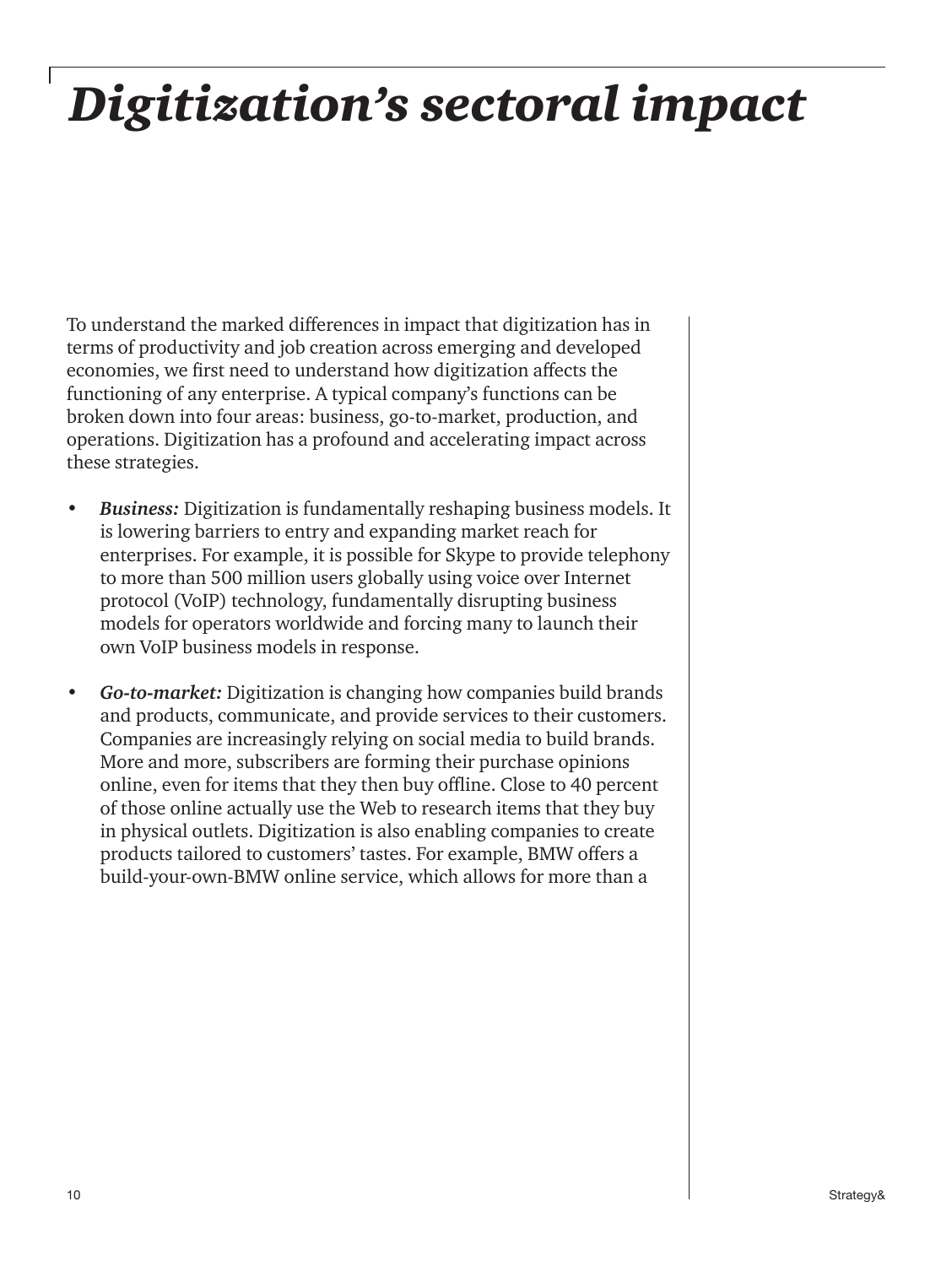million different combinations in the finished product. The role of the Web as a retail channel is causing substantial disruptions, with companies significantly expanding market reach, leading to the emergence of new winners and losers. Starting from roughly the same position in 2001, Amazon.com grew its annual sales from \$3.1 billion to \$48 billion in 2011, while the bricks-and-mortar retailer Borders lost market share and ultimately filed for bankruptcy.

- *Production:* Digitization is also changing the way companies manage their production assets. It has enabled companies to move labor-intensive tasks to emerging economies while competing to develop the best design and user interface. For example, Samsung acts as a supplier to Apple for its iPhone products, but both compete aggressively in the consumer market by trying to differentiate themselves in their design and user interface. Digitization is also leading to the emergence of new manufacturing technologies, with the advent of 3-D printing creating a new way to manufacture complex products and leading to the import of jobs back to developed economies.
- *Operations:* Finally, digitization has had the greatest impact on the way companies organize and operate to generate competitive advantage. Digitization has created more global entities, seamlessly in touch across continents, and has redefined the concept of office space. One in four American workers regularly telecommutes, a fact that has a profound impact on how companies organize and manage resources. Digitization is also allowing companies to outsource or completely automate a number of their back-end functions, enabling them to become more efficient.

The type and extent of the impact that digitization has on a sector of the economy is determined mainly by the interaction of the four areas outlined above. For example, if digitization significantly enhances market access, then job growth will be more likely in that sector. However, if digitization primarily drives efficiency growth but does not lead to new market creation, then that sector is likely to lose jobs.

*Digitization has had the greatest impact on the way companies organize and operate to generate competitive advantage.*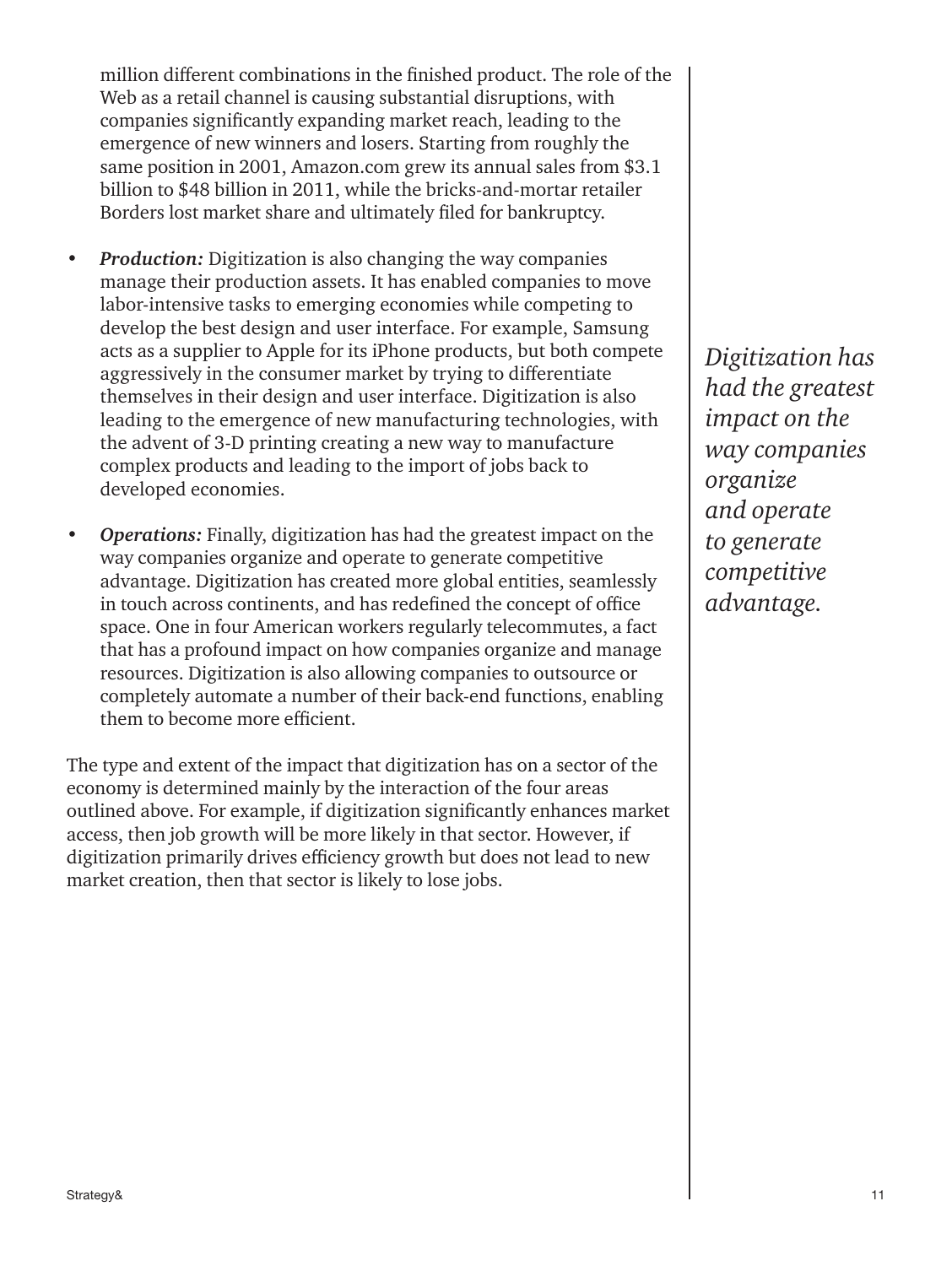To better understand these dynamics, we examined five key economic activities in developed markets that would yield conclusions that can guide policy responses. We identified these five areas by initially dividing the overall economy into three major sectors: primary, secondary, and tertiary.4 The primary sector relates to agriculture, farming, and mining — the extraction, collection, and primary processing of natural materials. The secondary sector encompasses manufacturing — the making, building, and assembling of finished products. The tertiary sector provides services to consumers and businesses and includes retailers, transportation and entertainment companies, banks, and healthcare providers.

We focused our analysis on subsectors in the secondary and tertiary sectors, where activities affected by digitization tend to cluster financial services, manufacturing, retail, and hospitality (digitization has less effect on the primary sector). We also looked at the impact on the overall services sector. We looked at these subsectors in six advanced-digitization countries — which are also developed economies and members of the Organisation for Economic Co-operation and Development (OECD) — Australia, Germany, Norway, Sweden, the U.K., and the U.S. Our econometric analysis used three industry metrics: output, productivity, and employment. Output measures the subsector's contribution to GDP. Productivity determines the subsector's level of value-added per employee. Employment tracks the number of workers in each subsector.

This analysis allows an understanding of how the positive national effect of digitization plays out differently in economic subsectors. For example, we estimate that, in Germany, approximately 8.7 percent of the rate of change in GDP between 2010 and 2011 is attributable to advances in digitization. Its contribution to employment was lower: 7.7 percent of the jobs added in Germany between 2010 and 2011 came from increased digitization. There is a clear relationship between productivity gains and job losses, as shown by the results for financial services and manufacturing. By contrast, other subsectors increased employment and output, although their productivity grew at a slower pace (*see Exhibit 2, page 13*).

*There is a clear relationship between productivity gains and job losses, as shown by the results for financial services and manufacturing.*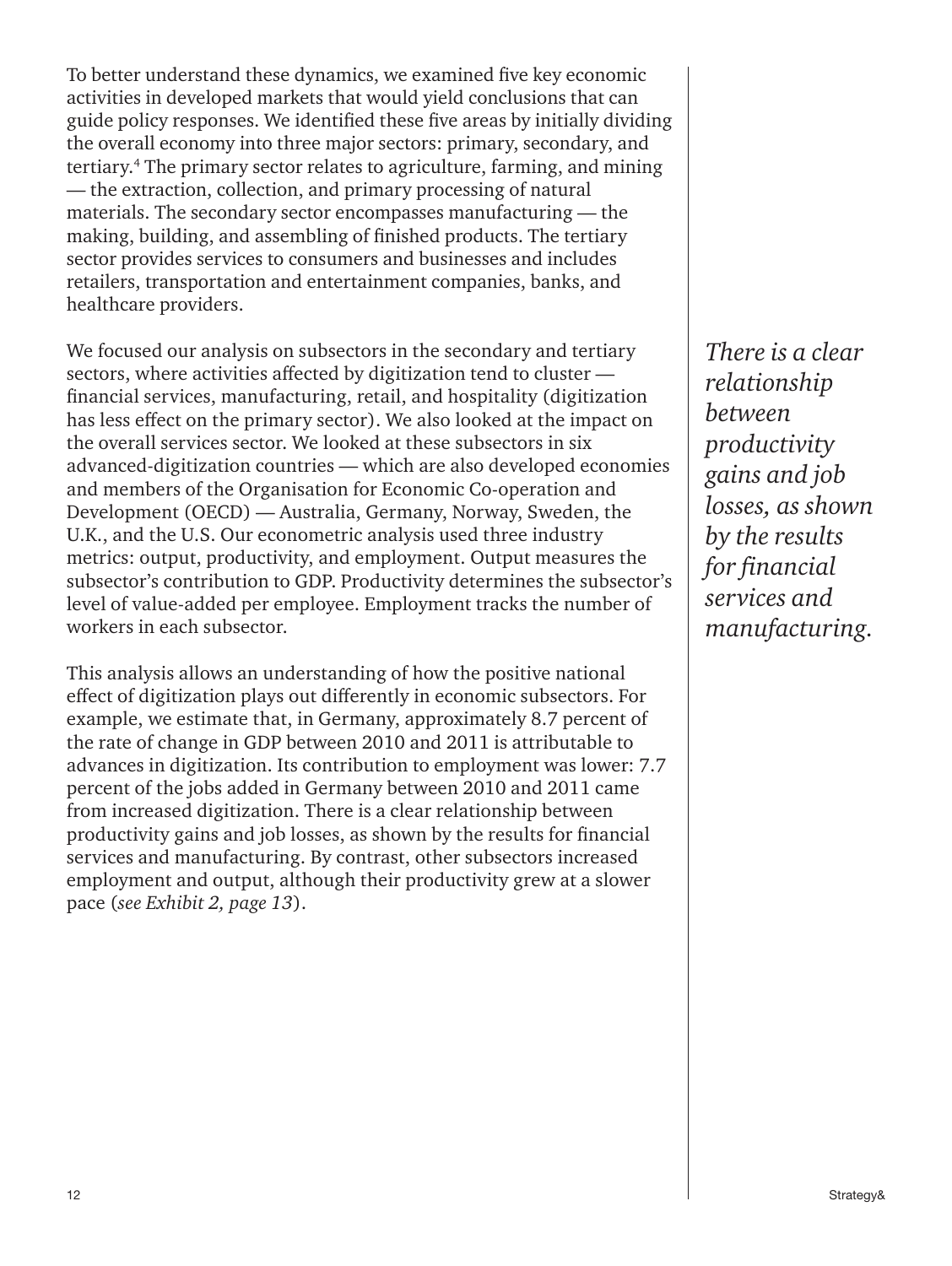As digitization increases, financial services gain the most in terms of output and productivity. Increased digitization, however, cut jobs in financial services and manufacturing because productivity gains surpassed output gains. Conversely, digitization created jobs in services subsectors, with particularly notable gains in the hospitality and retail subsectors.

## *Exhibit 2* **Digitization impact on output, productivity, and employment**

Impact by Industry, Developed Markets<sup>1</sup>



1 Data are from six OECD countries: Australia, Germany, Norway, Sweden, the U.K., and the U.S. This data is based on a 10 percent increase in digitization. 2 Services refers to overall

services other than financial services.

Source: Strategy&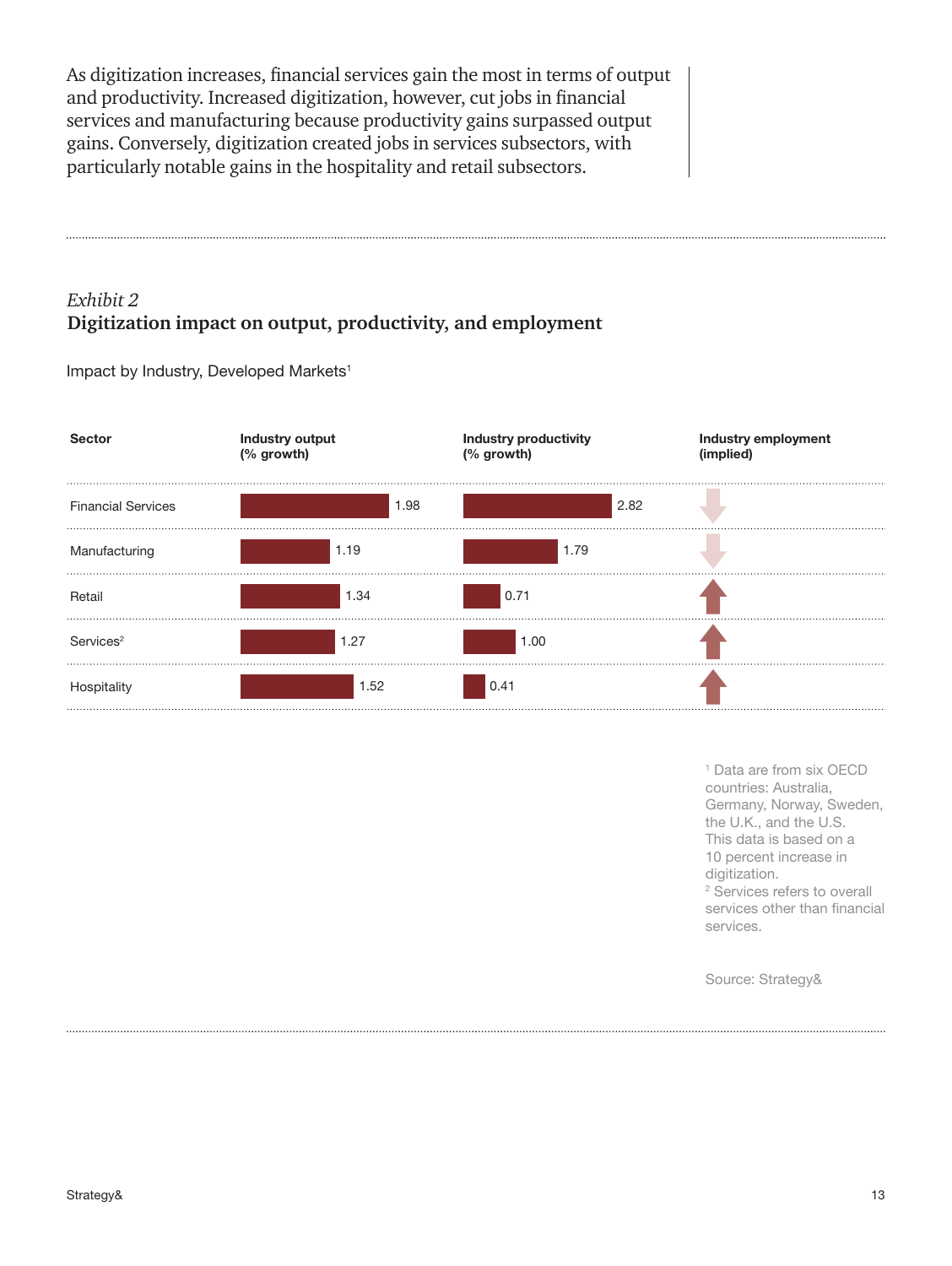Although there are insufficient data to study how digitization leads to job creation in certain sectors in emerging markets, evidence from two closely knit economies — the U.S. and Mexico — illustrates the overall trend (*see Exhibit 3*). Financial services and manufacturing businesses in the U.S. shed jobs because they were able to transfer labor-intensive or support activities to Mexico, where labor costs are lower. Companies took advantage of offshoring for operations, logistics, customer care, legal, and communications services. The productivity gains in financial services and manufacturing were a result of this ability to decrease labor costs while increasing output. The net result was a 6 percent decline in the number of jobs in the U.S. tradable sectors between 2002 and 2009 and a concomitant 15.2 percent increase of employment in tradable sectors in Mexico during the same years.<sup>5</sup>

## *Exhibit 3* **Digitization impact on employment in closely knit economies**

Employment growth by industry, Mexico and U.S. (2006–08)



<sup>1</sup> Services refers to overall services other than financial services.

Source: Strategy&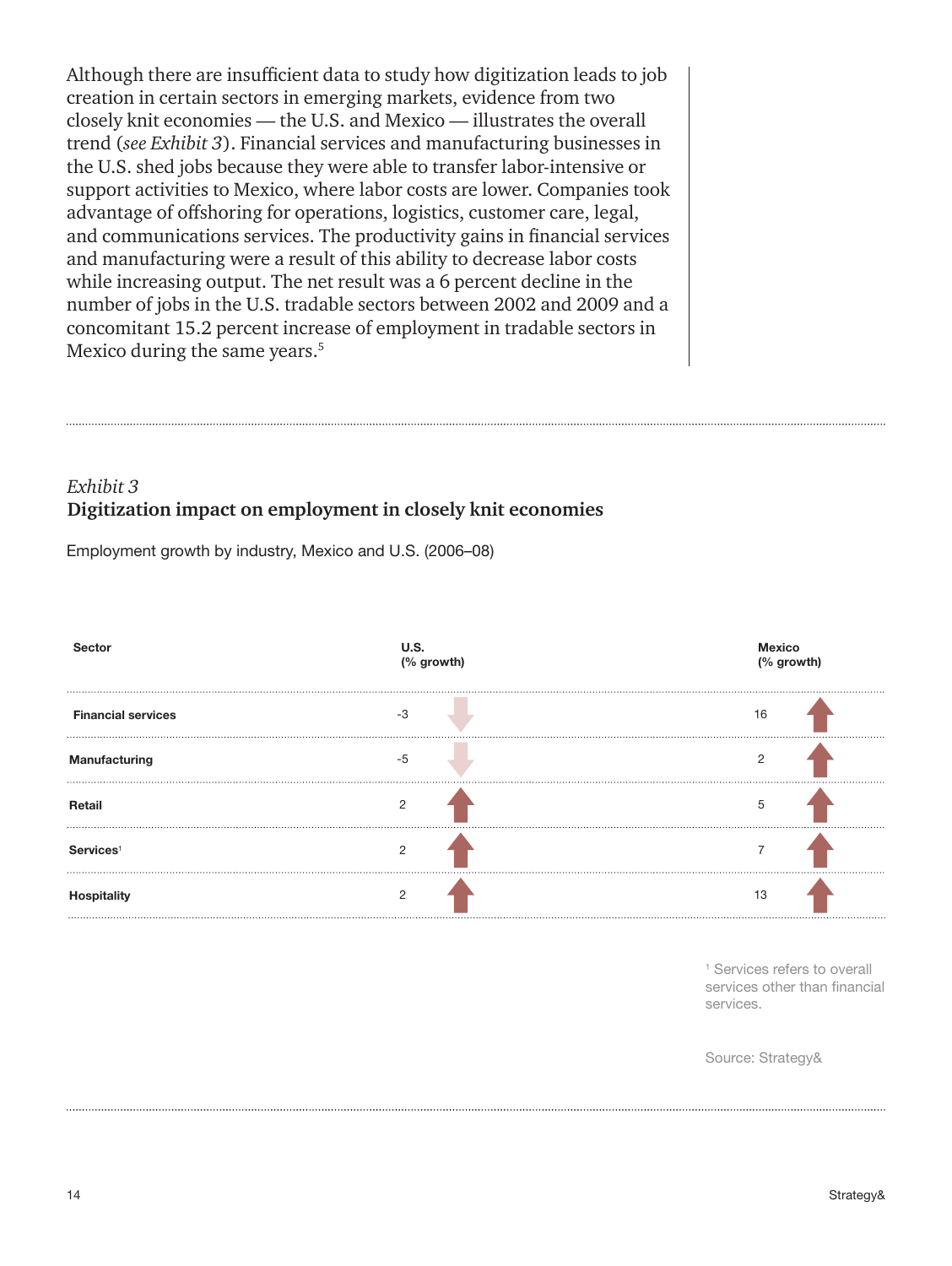The effect on retail — rising employment with some output and productivity growth — demonstrates how a proper measurement of digitization is superior to anecdotal evidence. A superficial look indicates that small retailers are closing because of online shopping. Instead, advancing digitization in retail actually creates new markets and new employment opportunities. Retailers are expanding internationally. As their reach spreads, their supply chains become more complex and require more people to manage them. The impact on the hospitality industry is similar, with new business models emerging and new markets created. Digitization allows for improved inventory management and higher occupancy rates, both of which are useful when dealing with nonfungible items such as airline seats or hotel rooms.

The extent of productivity gains experienced by the subsectors is also highly correlated with the extent of digitization seen in these sectors. In Strategy&'s 2011 publication, *Measuring Industry Digitization: Leaders and Laggards in the Digital Economy*, we established that the most digitized sector is financial services, followed by manufacturing, retail, and hospitality.<sup>6</sup> Productivity impact in these sectors follows the same order, with financial services leading the pack and hospitality benefitting the least of the sectors covered.

*Advancing digitization in retail actually creates new markets and new employment opportunities.*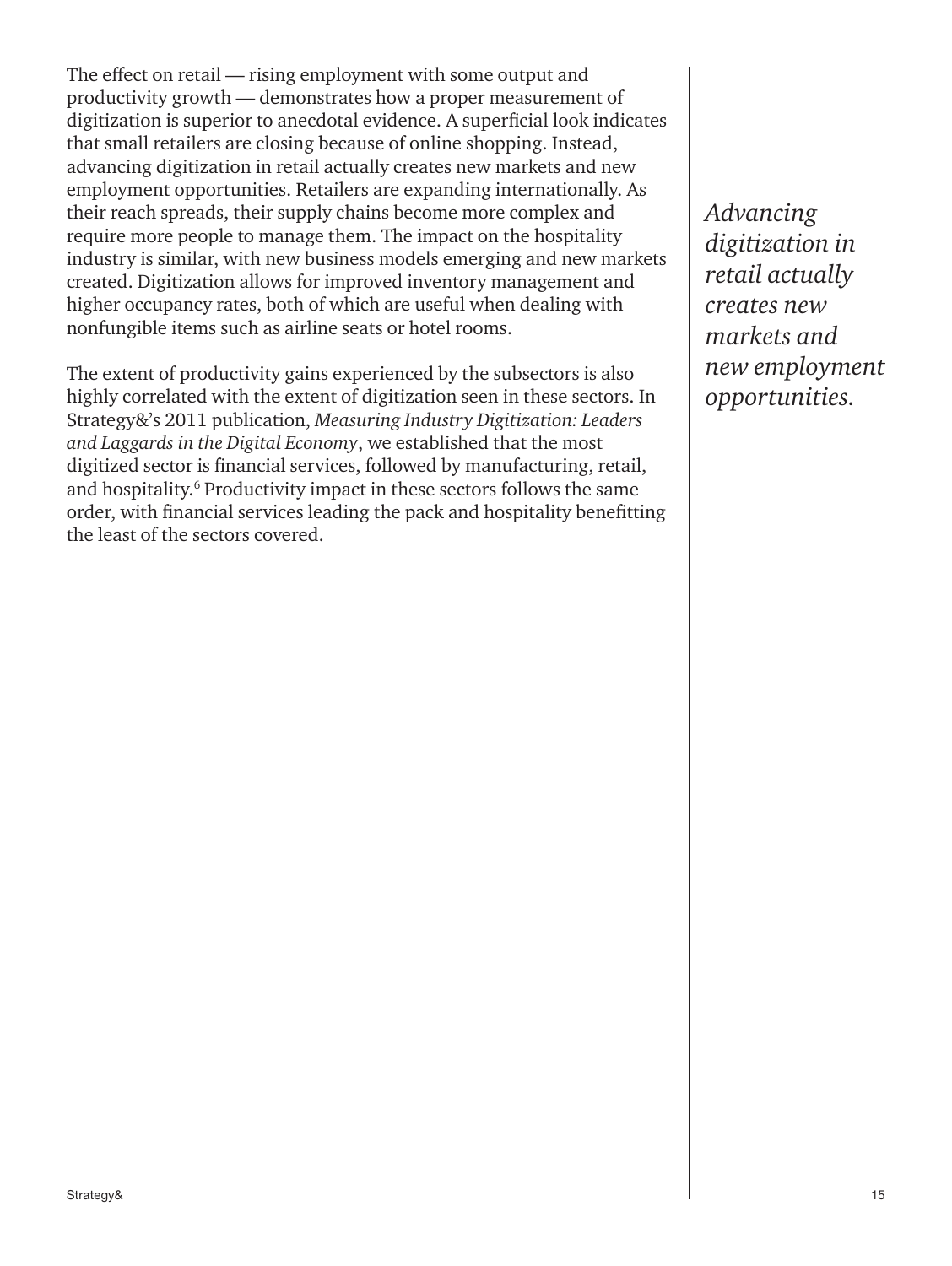## *Policy implications*

As the spread and depth of digitization increases globally, so do its roles as a key driver of growth and as a source of national competitive advantage. Policymakers have focused until now on improving the reach and affordability of ICT services — most recently facilitating, and even investing in, large-scale broadband deployment. Though important, this is just one part of the story. Policymakers in the future need to become digital market makers — creators of a digital economy that provides its citizens, enterprises, and economic sectors with the competitive advantage essential to thrive in an increasingly global market.

Becoming a digital market maker requires policymakers to undertake three activities: designing sector digitization plans, building capabilities, and jump-starting and monitoring the wider digitization ecosystem (*see Exhibit 4, page 17*). In designing sector digitization plans, policymakers should seek to develop competitive advantage and generate jobs in sectors that are already critical to the national economy. Policymakers should then foster the development of capabilities and enablers necessary to achieve these digitization plans. Finally, policymakers should work in concert with industry, consumers, and government agencies to jump-start and continuously monitor an inclusive digitization ecosystem that will encourage the uptake of digital applications in these sectors and that will keep them competitive.

## *Design sector digitization plans*

The rapidly accelerating pace of digitization means that policymakers are not in a position to be able to spread their efforts across all sectors. First they must determine which sectors will provide, or are providing, national competitive advantage and decide how digitization can reinforce these trends. Second, they need to explicitly understand the trade-offs between job creation and productivity growth that increasing digitization will bring. For example, accelerating digitization in manufacturing in most OECD countries will lead to significant productivity gains, but also job losses. Finally, policymakers need to work closely with national leaders to identify and understand these trade-offs up front, and then work on mechanisms to offset potential job losses.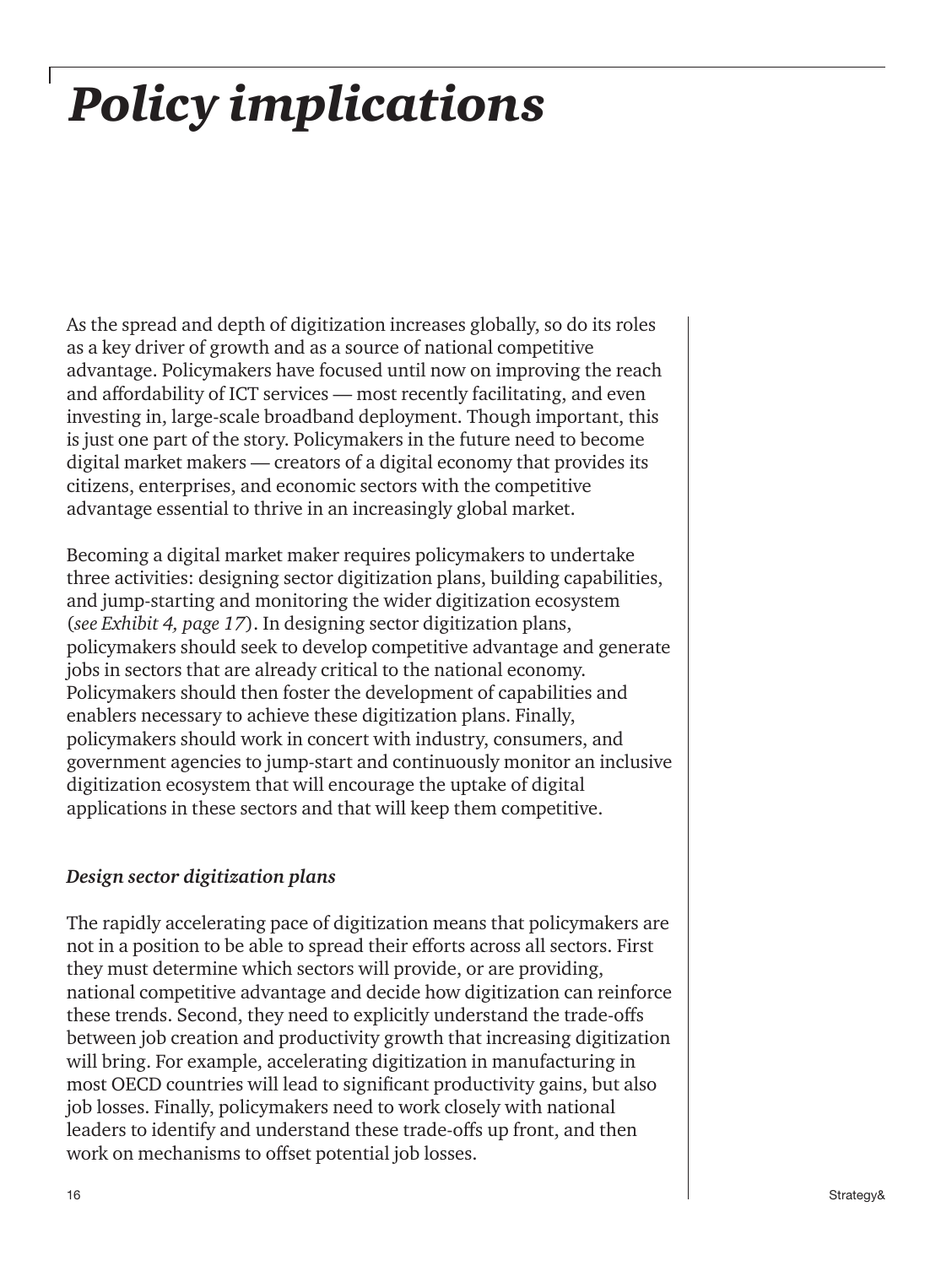For example, Singapore's digitization agenda seeks to increase competitiveness in targeted sectors while promoting social welfare. In particular, ports play a vital role in this export-driven island economy. The Infocomm Development Authority of Singapore and the Maritime and Port Authority of Singapore (MPA) have therefore jointly launched WISEPORT, the world's first port WiMax (a fast wireless standard) network that provides coverage within 15 kilometers of the southern coastline. In addition, the MPA has established a fund that encourages maritime technology, resulting in digital initiatives such as the intelligent bunker management system and SingTel AlTrac, a secure global satellite tracking system, built by the incumbent operator SingTel.

## *Exhibit 4* **Sector digitization plans and capability design needs**

Digital Market Makers' Approach



Source: Strategy&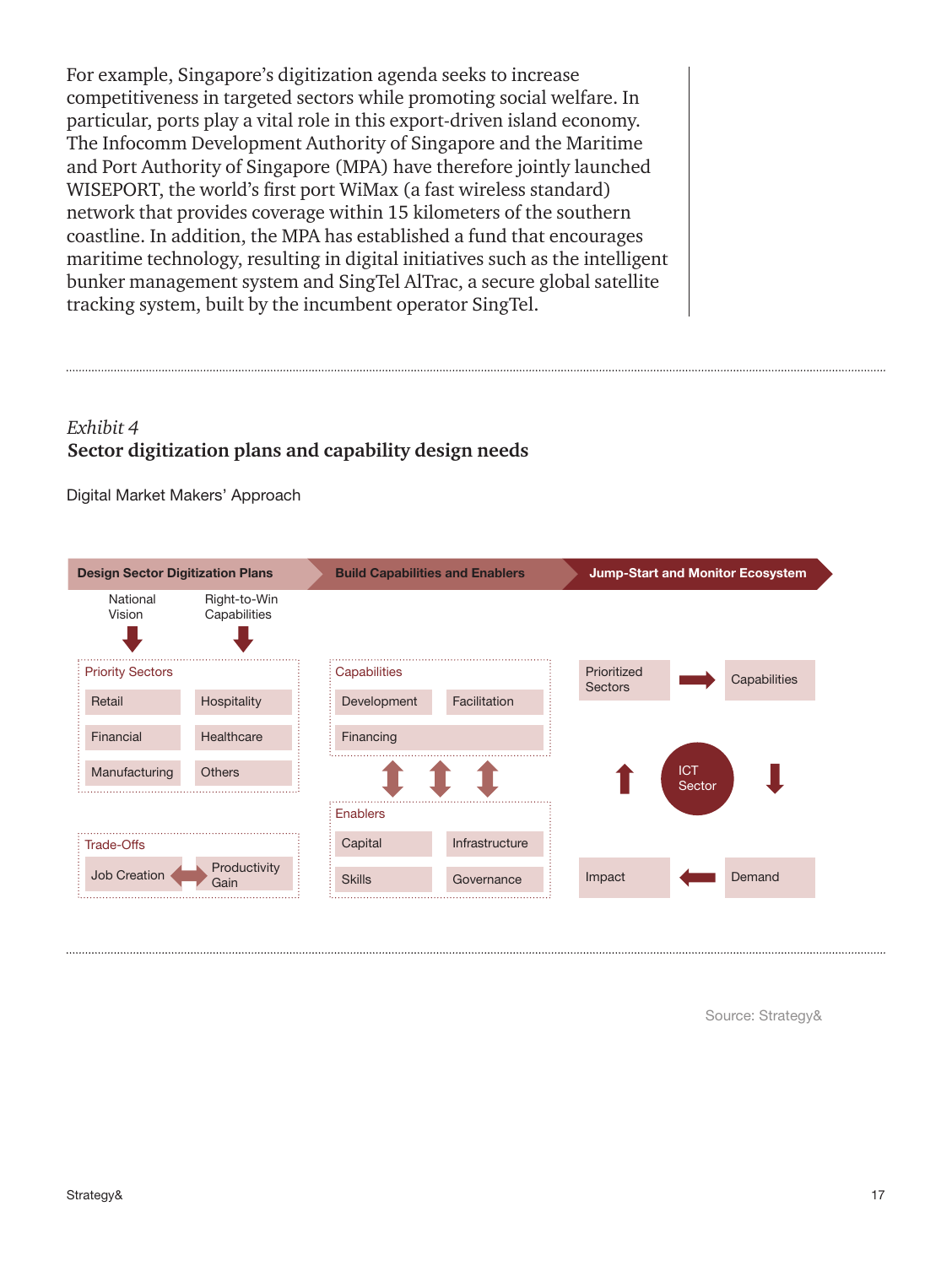## *Build capabilities*

Becoming a digital market maker requires policymakers first to adopt a holistic ecosystem perspective. ICTs range beyond basic infrastructure, and policymakers need to look at a multilayered ICT ecosystem categorized in 42 buckets to understand what role they need to play in each to enable creation of digital markets (*see Exhibit 5*).

Where the private sector does not have sufficient incentive to undertake the development of critical digital infrastructure, the state needs to play the role of a developer, becoming a participant in the market — either directly or through a public–private partnership. Finland, for example, has developed the VTT Technical Research Centre, which provides multidisciplinary research and development services to both the public and private sectors. In another case, Malaysia has launched the MyHealth initiative, which allows online provision of a range of healthcare services to the nation's population.

Where there are opportunities for the private sector but the risks are high or the returns are not guaranteed, the state can play the role of financier. Examples include Australia's Digital Enterprise initiative, which seeks to increase digital participation by small and medium-sized enterprises and civil society organizations.

If there are opportunities and the private sector is undertaking the necessary activities, the state can play the role of a facilitator — a role with functions that range from being a regulator to being a demand stimulator of digital services. Examples here include the training programs launched by telecommunications authorities in Japan and South Korea.

Choosing which role to play and finding the right partnerships for executing that role represent a new set of capability challenges for policymakers. Building a digital market would require them to master all three capabilities and then identify, in a targeted manner, which roles they will play and in which sectors.

Finally, the ability to play these roles will be influenced by the presence (or absence) of basic enablers in the economy: capital, access to cuttingedge thinking, and digital infrastructure. Policymakers need to ensure the development of world-class research bodies; the availability of seed and venture capital; and the development of reliable, high-quality infrastructure. For example, Saudi Arabia is trying to develop world-class research institutes in the King Abdullah University of Science and Technology, while also setting up an incubator in the King Abdulaziz City for Science and Technology and working with operators to ensure the availability of high-speed digital infrastructure. Another example is

*Where the private sector does not have sufficient incentive to undertake the development of critical digital infrastructure, the state needs to play the role of a developer, becoming a participant in the market*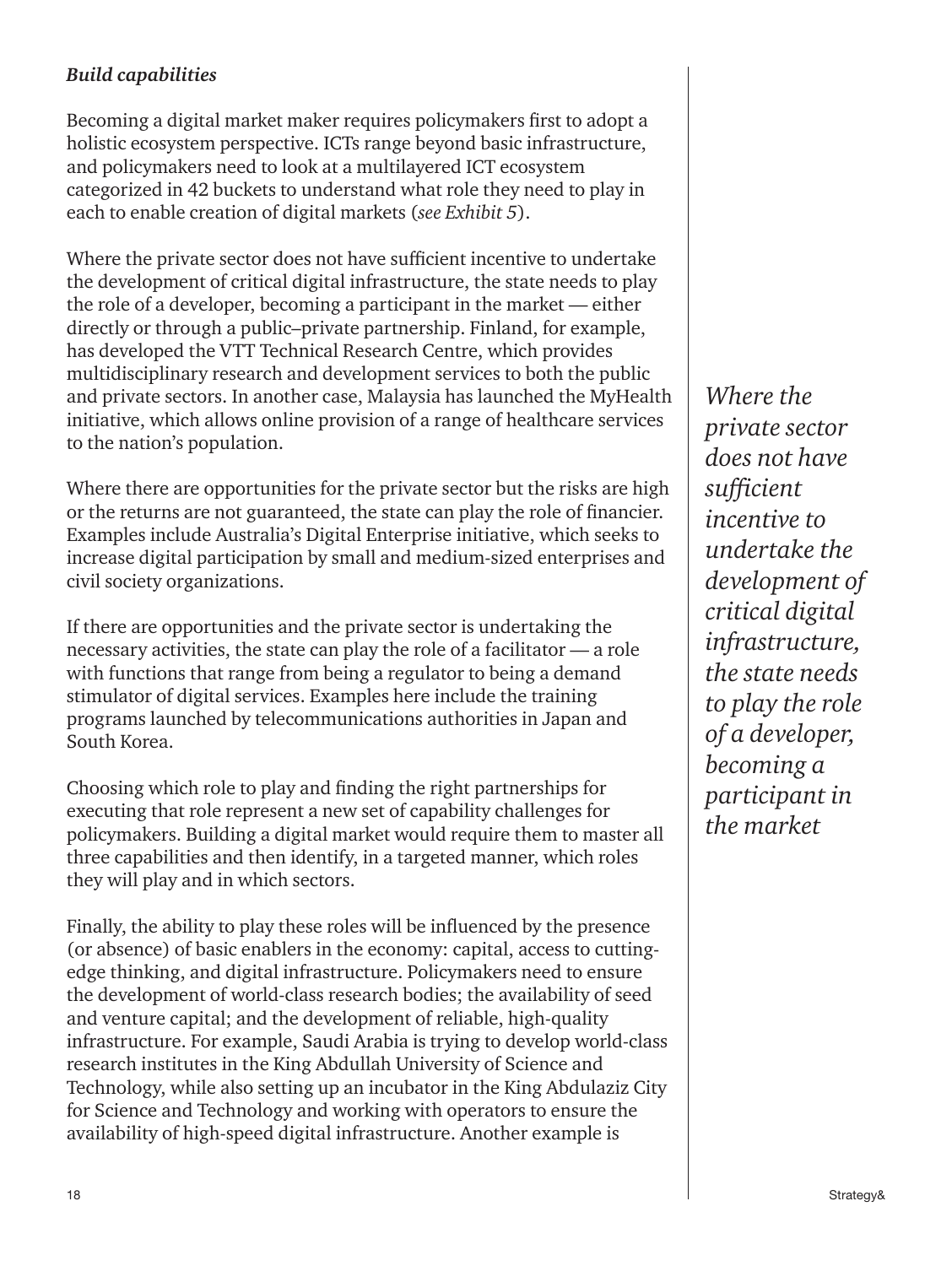## *Exhibit 5* **A holistic ecosystem perspective**

|                        | Layer 1 Layer 2                         | Layer 3                       | Layer 4                                           |             |                                          |                                                         |                           |                           |                  |                               |
|------------------------|-----------------------------------------|-------------------------------|---------------------------------------------------|-------------|------------------------------------------|---------------------------------------------------------|---------------------------|---------------------------|------------------|-------------------------------|
| Information technology | <b>Services</b>                         | Managed services              | Application management<br>services                |             |                                          | Hosting infrastructure<br>services                      |                           | Research &<br>development |                  |                               |
|                        |                                         | Integration services          | Systems integration                               |             |                                          |                                                         | Product assembly          |                           |                  |                               |
|                        |                                         | Support services              | Maintenance & support                             |             |                                          | <b>IT consulting</b>                                    |                           | ICT education & training  |                  |                               |
|                        |                                         | Online services               | Online platforms                                  |             |                                          |                                                         |                           |                           |                  |                               |
|                        | Software                                | Software development          | Packaged<br>applications                          |             | <b>Customized applications</b><br>Gaming |                                                         |                           |                           |                  | <b>Systems software</b>       |
|                        |                                         | Digital media Digital content | Content creation                                  |             | Content aggregation                      |                                                         |                           | Content distribution      |                  |                               |
|                        | Hardware                                | End-user equipment            | PC <sub>s</sub> &<br>peripherals                  |             | Laptops<br><b>Tablets</b>                |                                                         | Handheld devices          | Multimedia<br>devices     |                  |                               |
|                        |                                         | IT equipment                  | Data center equipment<br>(servers, storage, etc.) |             |                                          | Networking equipment<br>(routers, hubs, switches, etc.) |                           |                           |                  |                               |
|                        |                                         | Hardware components           | Semiconductor<br>devices                          |             | Electronic<br>components                 |                                                         | Microprocessor<br>devices |                           |                  | Sensors<br>(RFIDs, M2M, etc.) |
| Communication          | Service<br>provision                    | Wireless                      | <b>Wireless</b><br>operators                      |             | Support services<br><b>MVNOs</b>         |                                                         | Tower companies           |                           |                  |                               |
|                        |                                         | Wireline                      | Wireline operators                                | <b>ISPs</b> |                                          |                                                         |                           |                           | Support services |                               |
|                        |                                         | Interconnection               | <b>Terrestrial</b>                                | Submarine   |                                          |                                                         | <b>Satellite</b>          |                           | Support services |                               |
|                        | <b>Network</b>                          | Wireless                      | Wireless network equipment                        |             |                                          |                                                         |                           |                           |                  |                               |
|                        | equipment<br>(hardware &<br>proprietary | Wireline                      | Wireline network equipment                        |             |                                          |                                                         |                           |                           |                  |                               |
|                        | software)                               | Interconnection               | Cable                                             |             |                                          | <b>Satellite</b>                                        |                           |                           |                  |                               |

1 Wireless support services include operations and maintenance, and data clearing.

Note: ISP = Internet service provider; M2M = machine to machine; MVNO = mobile virtual network operator; RFID = radio-frequency identification.

Source: Strategy&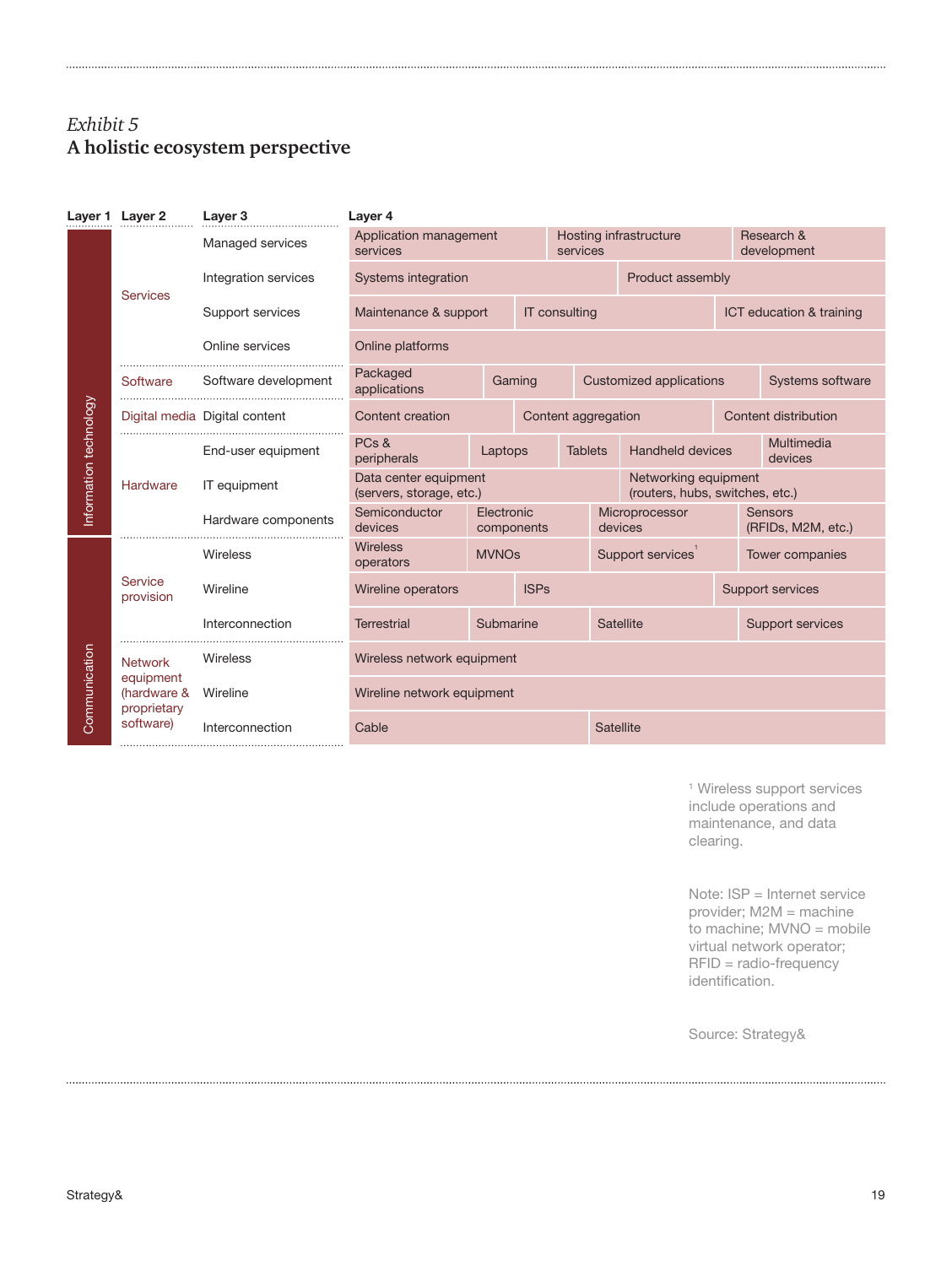Germany's ICT 2020 plan, which provides funding to small and mediumsized businesses engaged in research and development activities within the ICT sector.7

### *Jump-start and monitor the wider digitization ecosystem*

The challenge for all stakeholders has been to monitor the execution and the impact of the digital ecosystem. Investing in digitization requires more than a leap of faith; it necessitates that policymakers measure, track, and demonstrate conclusively the significant impact of every dollar that is invested in digitization. This is especially critical now, when most countries in the developed world are gripped by fiscal austerity measures. A partnership that includes institutions such as the International Telecommunication Union, the United Nations, the OECD, Eurostat, and the World Bank has defined a list of 48 core ICT indicators in an attempt to harmonize tracking at a global level.<sup>8</sup>

Policymakers need to institutionalize systems to measure and monitor the progress of ICTs, and monitor the progress of digitization against those plans, while creating accountability for their digitization targets. This is a challenging process for two reasons. First, monitoring the progress of a national plan takes years and requires balancing social and economic interests. Policymakers need to ensure that government leaders fully understand and endorse the measurements, goals, and trade-offs between these interests. Second, there is currently no standard, replicable tool to measure digitization on which policymakers, economists, and private-sector stakeholders agree. Policymakers need to invest the time and effort required to ensure that all sector participants agree to a consistent set of metrics.

*Investing in digitization requires more than a leap of faith; it necessitates that policymakers measure, track, and demonstrate conclusively the significant impact of every dollar that is invested in digitization.*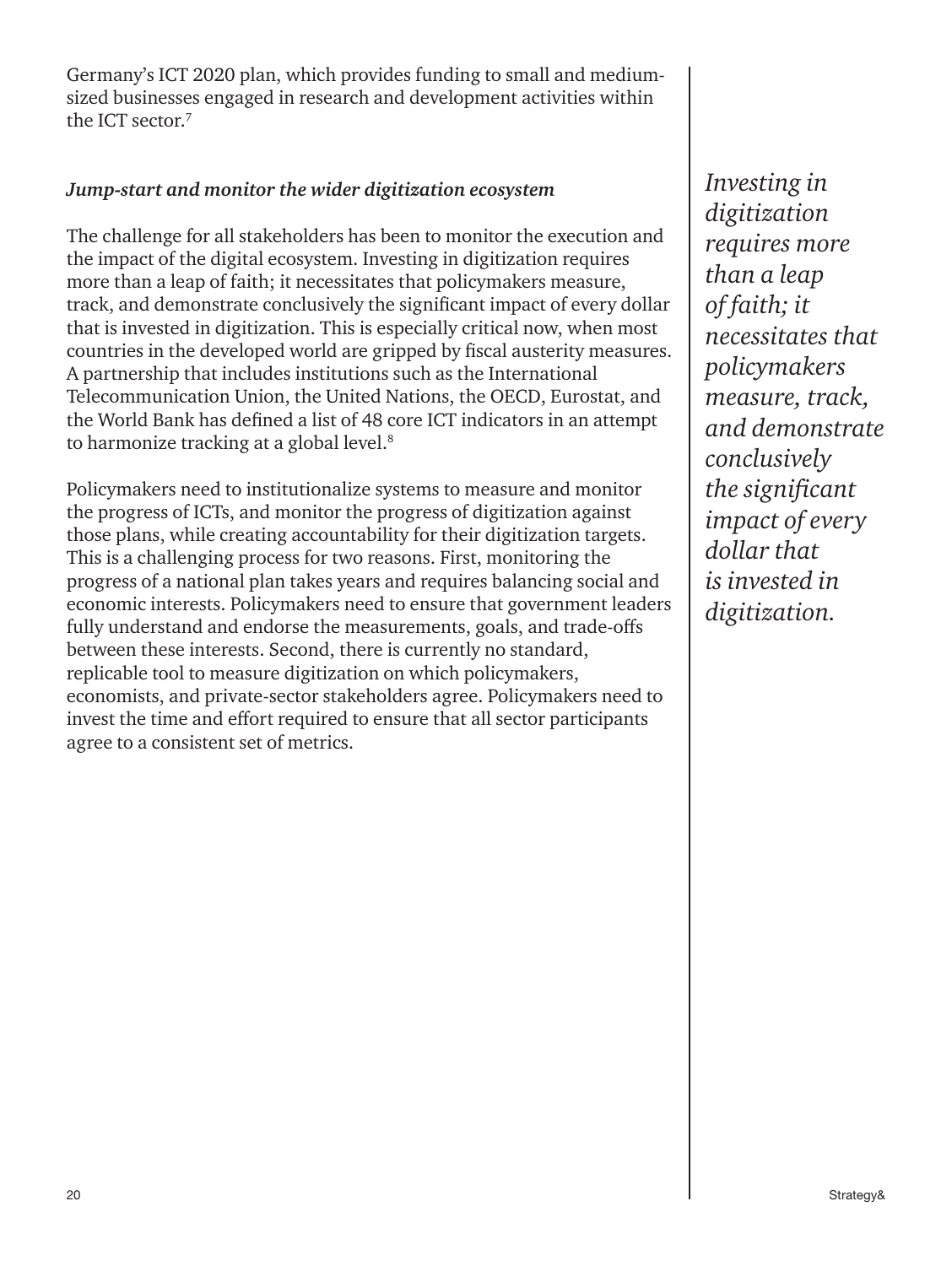## *Conclusion*

Ever since Adam Smith proposed the theory of absolute advantage enjoyed by a country in producing a good or service, policymakers have sought to build and maintain this advantage in key sectors of their economies. Digitization is emerging as a new tool to build and sustain such absolute advantages, and in some cases even to claim the "right to win" and beat the competition in certain sectors — a critical capability that underpins all other national economic efforts.

Creating digital markets and boosting digitization can yield significant economic benefits and lead to substantial social benefits to societies and communities. Digitization has the potential to boost productivity, create new jobs, and enhance the quality of life for society at large. For example, if emerging markets could double the Digitization Index score for their poorest citizens over the next 10 years, the result would be a global \$4.4 trillion gain in nominal GDP, an extra \$930 billion in the cumulative household income for the poorest, and 64 million new jobs for today's socially and economically most marginal groups. This would enable 580 million people to climb above the poverty line.<sup>9</sup>

If policymakers want to capture these rich returns, then they need to go back to the drawing board and figure out how they can build their digital markets — the markets where the bulk of the world's information and goods will be bought and sold in the upcoming decade of digitization.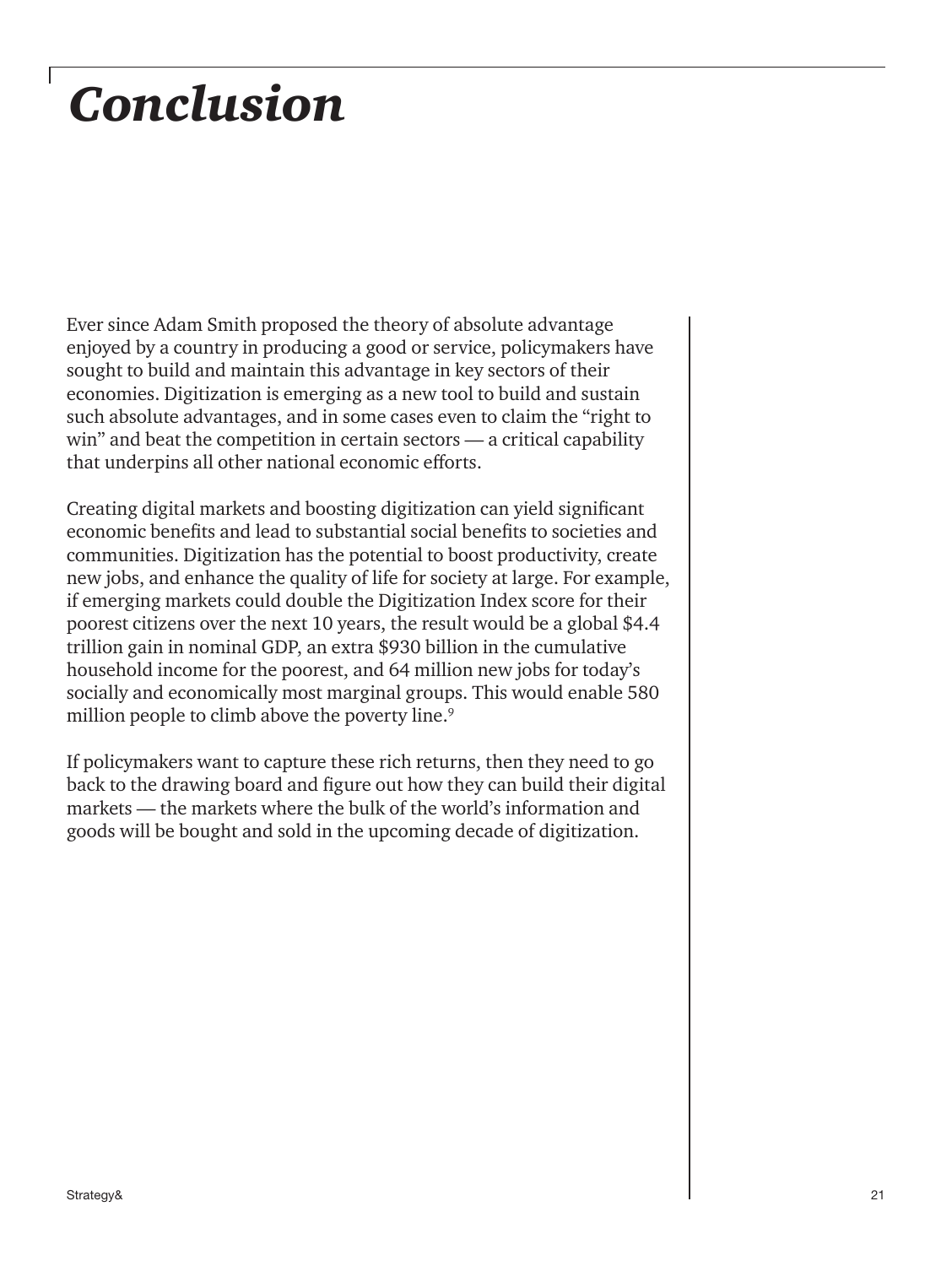## *References*

BMBF (Federal Ministry of Education and Research), "ICT 2020: Research for Innovations," 2007.

Bahjat El-Darwiche, Ashish Sharma, Milind Singh, and Rawia Abdel Samad, "Digitization in emerging economies: Unleashing opportunities at the bottom of the pyramid," Strategy&, 2012.

Roman Friedrich, Florian Gröne, Alex Koster, and Matthew Le Merle, "Measuring industry digitization: Leaders and laggards in the digital economy," Strategy&, 2011.

Raul Katz and Pantelis Koutroumpis, "Measuring Socio-Economic Digitization: A Paradigm Shift," Social Science Research Network, 2012.

Raul Katz, Stephan Vaterlaus, Patrick Zenhäusern, and Stephan Suter, "The Impact of Broadband on Jobs and the German Economy," Intereconomics 45  $(1).$ 

Pantelis Koutroumpis, "The Economic Impact of Broadband on Growth: A Simultaneous Approach," Telecommunications Policy 33 (9).

OECD (Organisation for Economic Co-operation and Development), "OECD. StatExtracts".

Karim Sabbagh, Roman Friedrich, Bahjat El-Darwiche, and Milind Singh, "Maximizing the impact of digitization," Strategy&, 2012.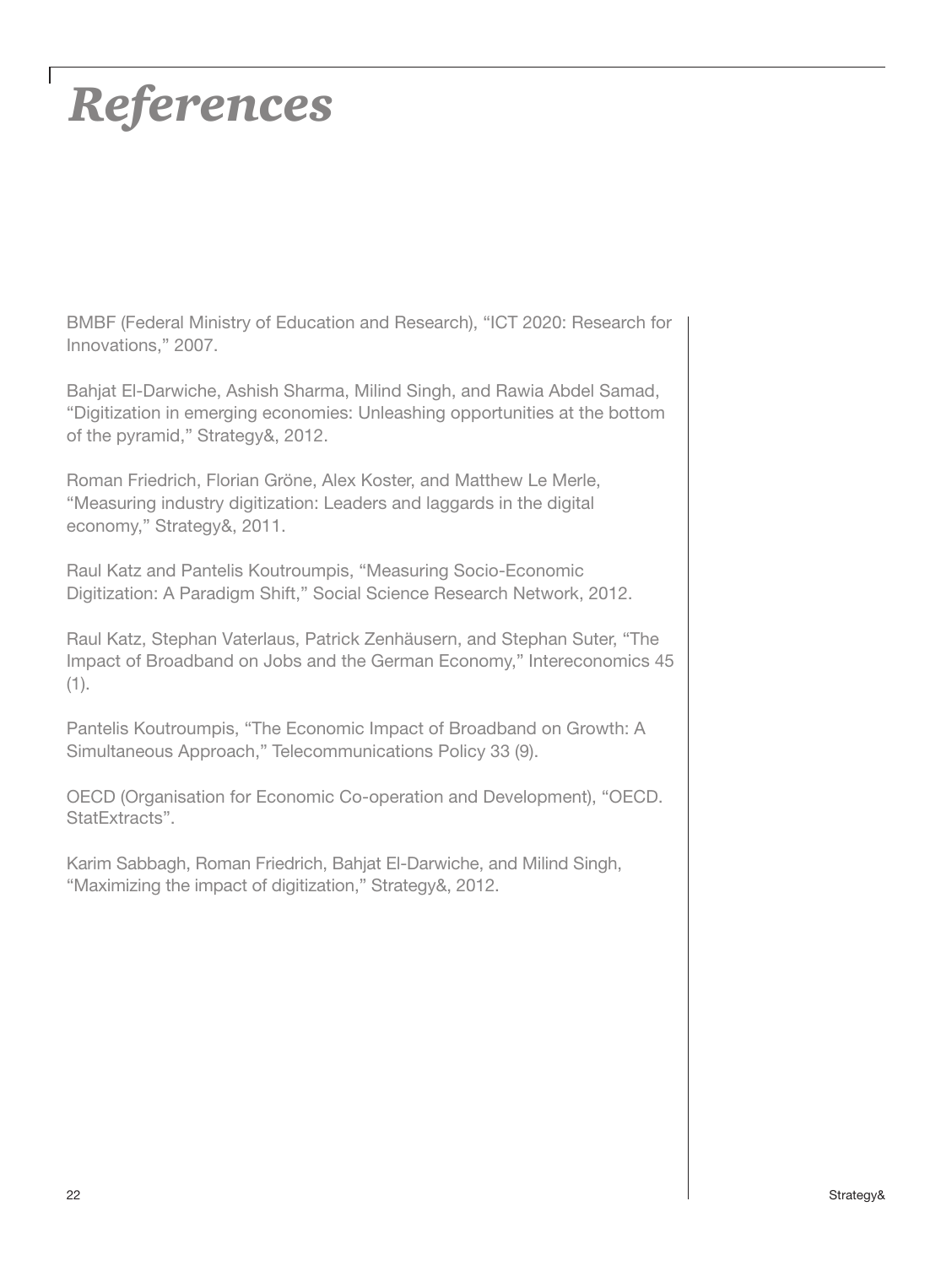## *Endnotes*

<sup>1</sup> Strategy& analysis. We have estimated the GDP and employment impact caused by the increased digitization in most countries and aggregated to get the global impact.

2 Koutroumpis 2009; Katz and Koutroumpis 2012; Katz et al. 2010.

3 Koutroumpis 2009; Katz and Koutroumpis 2012; Katz et al. 2010.

4 For an explanation of these three sectors, see The Times 100 Business Case Studies (http://businesscasestudies.co.uk/business-theory/strategy/ primary-secondary-and-tertiary-activity.html#axzz2EifjmtUr).

- 5 OECD.Stat (http://stats.oecd.org/).
- 6 Friedrich et al. 2011.

7 BMBF 2007.

<sup>8</sup> For more on the core list of indicators, see http://www.itu.int/ITU-D/ict/ coreindicators/index.html.

9 El-Darwiche et al. 2012.